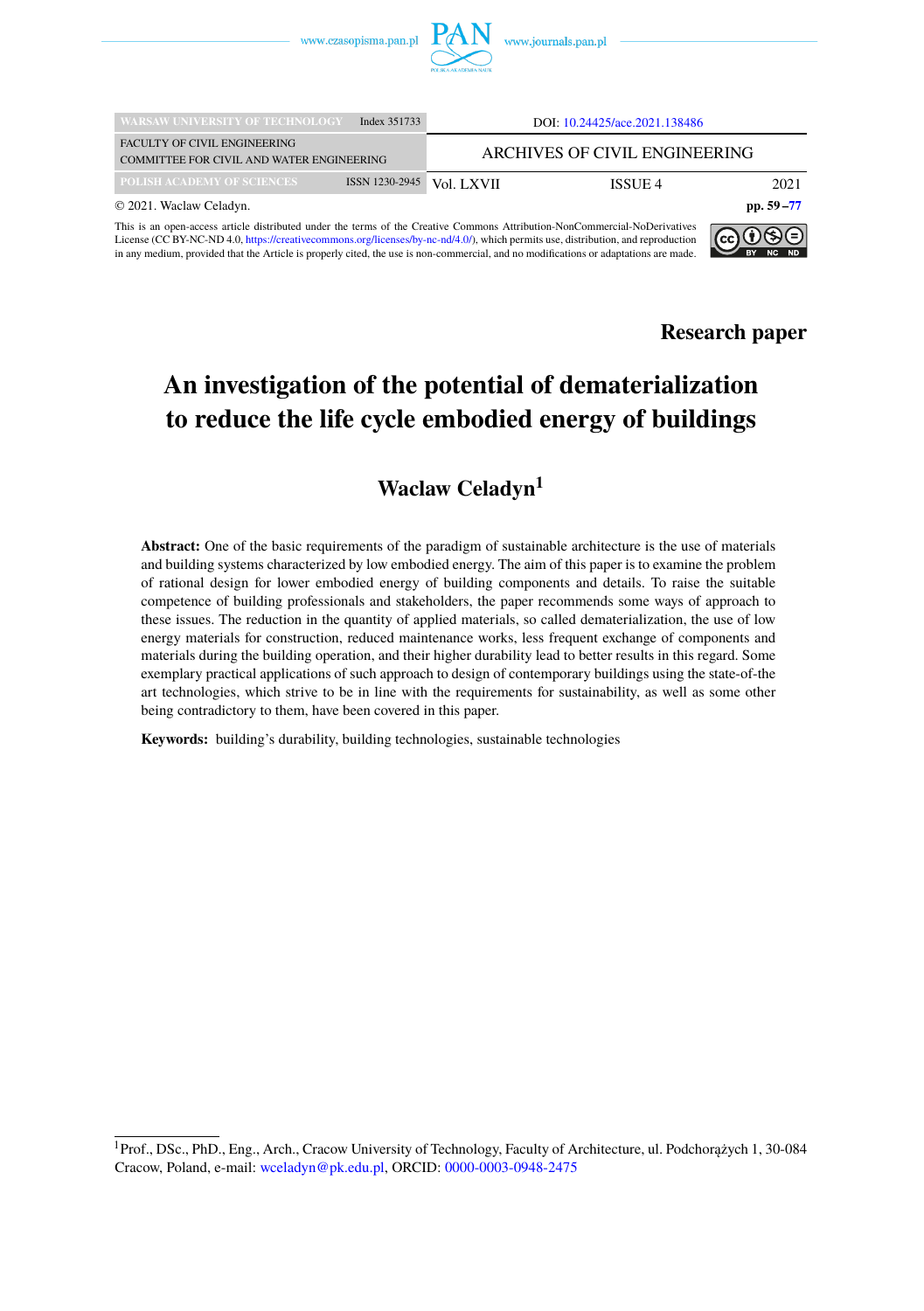www.journals.pan.pl

60 W. CELADYN

# **1. Introduction**

A basic principle of the paradigm of ecological construction is the use of adequate methods for planning and erection of low energy buildings. Mostly considered are the construction technologies as well as the operational performance of buildings. The majority of published research works in the field have focused on the latter issue  $[1, 2]$  $[1, 2]$  $[1, 2]$ , whereas the concept of addressing embodied energy, some- times called also "grey energy" [\[3\]](#page-15-2), is not as advanced within the industry [\[4\]](#page-15-3). This encourages to further research enhancing the body of knowledge in this area. The embodied energy used in a building's construction is called initial embodied energy (IEE), whereas the energy embodied in the recur-ring process of maintenance, repair, and replacement is termed recurrent embodied energy (REE). To effectively optimize a building's life cycle embodied energy, both the REE and IEE must be evaluated collectively [\[5\]](#page-15-4). Building energy research has concentrated more on operating energy than embodied energy [\[6\]](#page-15-5). Focusing research on embodied energy instead can be justified due to many authors, who claim that the environmental impact of a building will presumably shift from the operation phase to the construction, maintenance and return of building materials to the material cycle, in the future [\[7\]](#page-16-0).

External building facades, internal partitions and suspended ceiling, which form an integral part of building structures, are currently characterized by a very high embodied energy [\[8\]](#page-16-1). Regardless of the project type and location, many previous studies have highlighted the significance of material phase impacts [\[9\]](#page-16-2). In particular, they emphasized the importance of building frame and envelope design to help reduce initial embodied energy consumption [\[4\]](#page-15-3). This complex problem refers not only to the recommended application of low embodied energy materials, but also to low energy methods of their installation in buildings [\[3\]](#page-15-2), dismantling, and eventually recycling and utilization.

There are efficient methodologies for calculating embodied energy and carbon of buildings [\[10](#page-16-3)[–12\]](#page-16-4). Every methodology has its own advantages and limitations, so it is very hard to suggest the one superior and suitable to assess embodied energy [\[13\]](#page-16-5). The users should understand uncertainty and imperfection of their evaluation, if they follow a certain methodology [\[13](#page-16-5)[–15\]](#page-16-6). The need for a reliable assessment is tied to the development of high performance buildings that integrate and optimize energy efficiency and life cycle performance; shifting the focus to the reduction of building operational energy makes embodied energy a significant part of a building's life cycle  $[16, 17]$  $[16, 17]$  $[16, 17]$ . It is also important to evaluate the operational lifetime and maintenance requirements of building materials to enable the construction of true low embodied energy and carbon buildings [\[18\]](#page-16-9). However, there are some obstacles in a reliable assessment of embodied energy in materials. Some sources indicate that it is important to remain skeptical about what is published concerning figures in embodied energy databases [\[19\]](#page-16-10). In this regard, design choices made by architects are not a simple and easy task. A very high initial embodied energy may not be crucial in the case of a material, which is extremely durable and will not need replacing for many years. Its use would be preferred comparing to other materials that have lower initial embodied energy values, but may need to be replaced much earlier [\[20\]](#page-16-11). The durability of building materials have a significant impact on the buildings' service life and on its embodied energy [\[21\]](#page-16-12). Increasing building service life can reduce embodied energy by up to 29% [\[22\]](#page-16-13). The problem is of high importance, as this form of energy is responsible for about 20% of the total energy used in facilities in their life cycle [\[20,](#page-16-11)[23\]](#page-16-14). It is very difficult to predict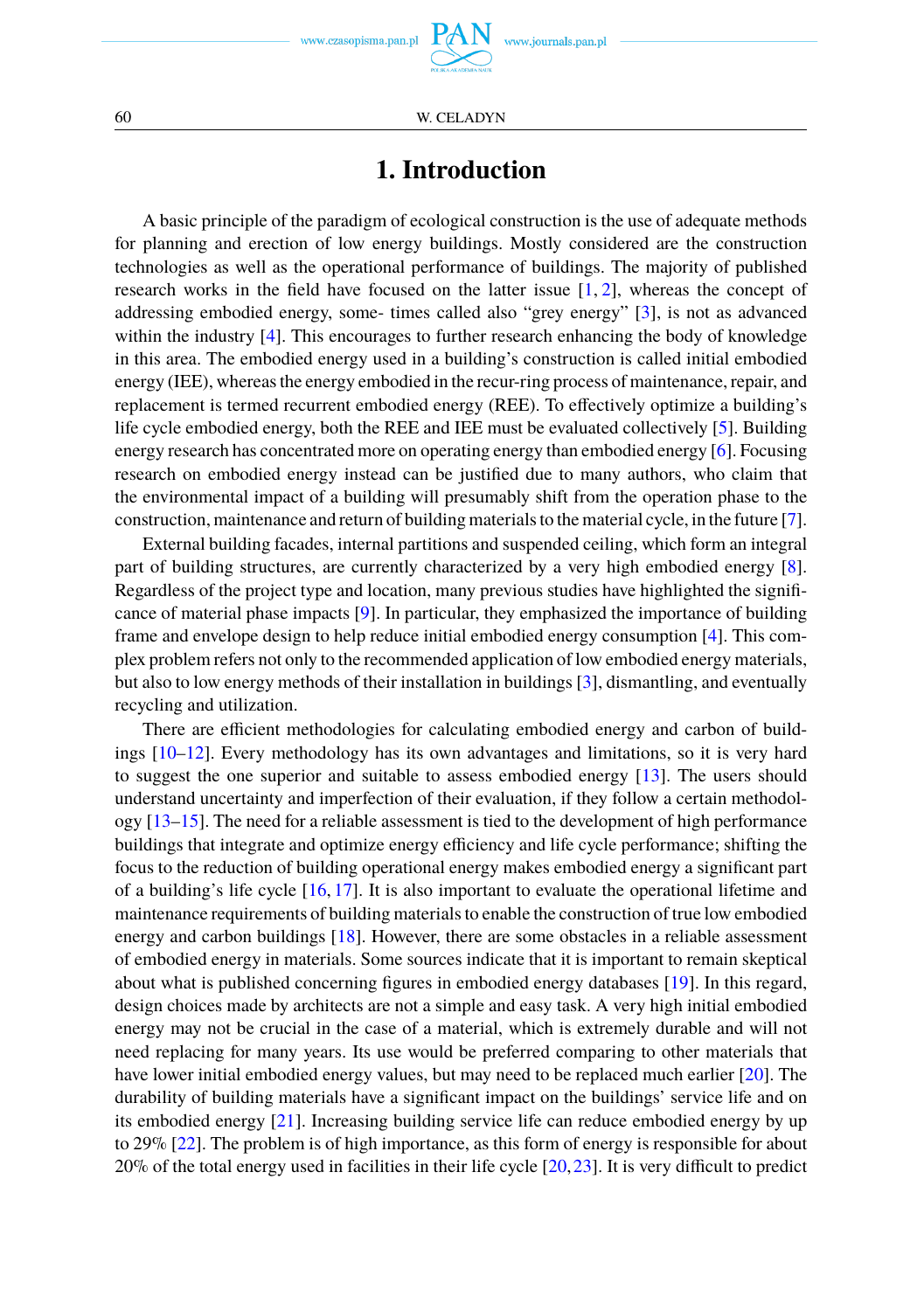

AN INVESTIGATION OF THE POTENTIAL OF DEMATERIALIZATION... 61

long-term energy costs. Also the calculation of a whole-life cost is difficult to predict accurately and leads to skepticism [\[24\]](#page-16-15).

The guideline for designing teams leading towards the lowering of the quantity of embodied energy can be implemented in many ways. The simplest method for reducing it in buildings is a careful choice of building materials based on the lowest possible value of this parameter. Preferable in this regard are regrowable resources, which should substitute abiotic materials. One of the rules of thumb indicates that the higher the cost, in general, the greater the embodied energy [\[25\]](#page-16-16). Another possibility offers the product optimization. It consists in an alternative use of better quality materials featuring, for instance, higher load-bearing capacity, or are lighter than conventional [\[7\]](#page-16-0). A good choice is the use of written sources featuring green building materials. A relatively easy and recommendable option is the use of building materials in lower quantities, and manufactured or sourced close to building sites. This procedure is defined as dematerialization [\[26\]](#page-16-17). The term comprises also an indication as to the choice of materials, which will ensure their maximum possible durability, as well as that of the construction systems which they form. This would reduce the frequency of their necessary substitution, and as a result, it would lead to a frugal use of building materials in the buildings' life cycles. The maintenance works carried out only sporadically would also contribute to the effective saving of preservative compounds. It is, then, another method of dematerialization and the reduction in energy used during the process of construction and operation of buildings.

Dematerialization, being one of the basic strategies in sustainable design, can be then considered in three ways: through the reduction in quantity of materials used in construction, suggestions concerning the design for more rational maintenance of building components, and through the less frequent substitution of installed materials in building.

The issue of embodied energy in building materials and technologies is usually not explored extensively, and the research results are not taken into account by the majority of designers. It is rather seen as a theoretical and not a practical problem. The scientific and professional literature covers mostly the first aspect of energy in buildings, and only marginally that of embodied energy [\[3,](#page-15-2) [27,](#page-16-18) [28\]](#page-16-19). The significance of this issue is ignored intentionally in some sources, which claim that embodied energy is responsible only for  $10\%$ , or in some cases  $2\%$ of the total energy consumption, so this number is incomparable with the operational (energy in use) used in buildings [\[19\]](#page-16-10). A similar approach to this issue can be found within the most popular building certification systems, which usually are mutually incompatible [\[29,](#page-16-20) [30\]](#page-16-21). As opposed to that, other sources indicate that in recent time the operational energy has been reduced (in dwellings) and the relative impact of embodied energy has increased [\[31\]](#page-16-22). Given these uncertainties, this research is in favor of the latter opinion, as it is more recent. Many published sources emphasize that it is embodied energy which represents the highest energy consumption in all variations [\[32\]](#page-17-1).

### **2. Methods**

The relations between the implemented technology and relevant embodied energy is usually not considered in an everyday design practice. As a result, defects and faulty energy-related solutions can be easily found in buildings. There are some general indications and recommen-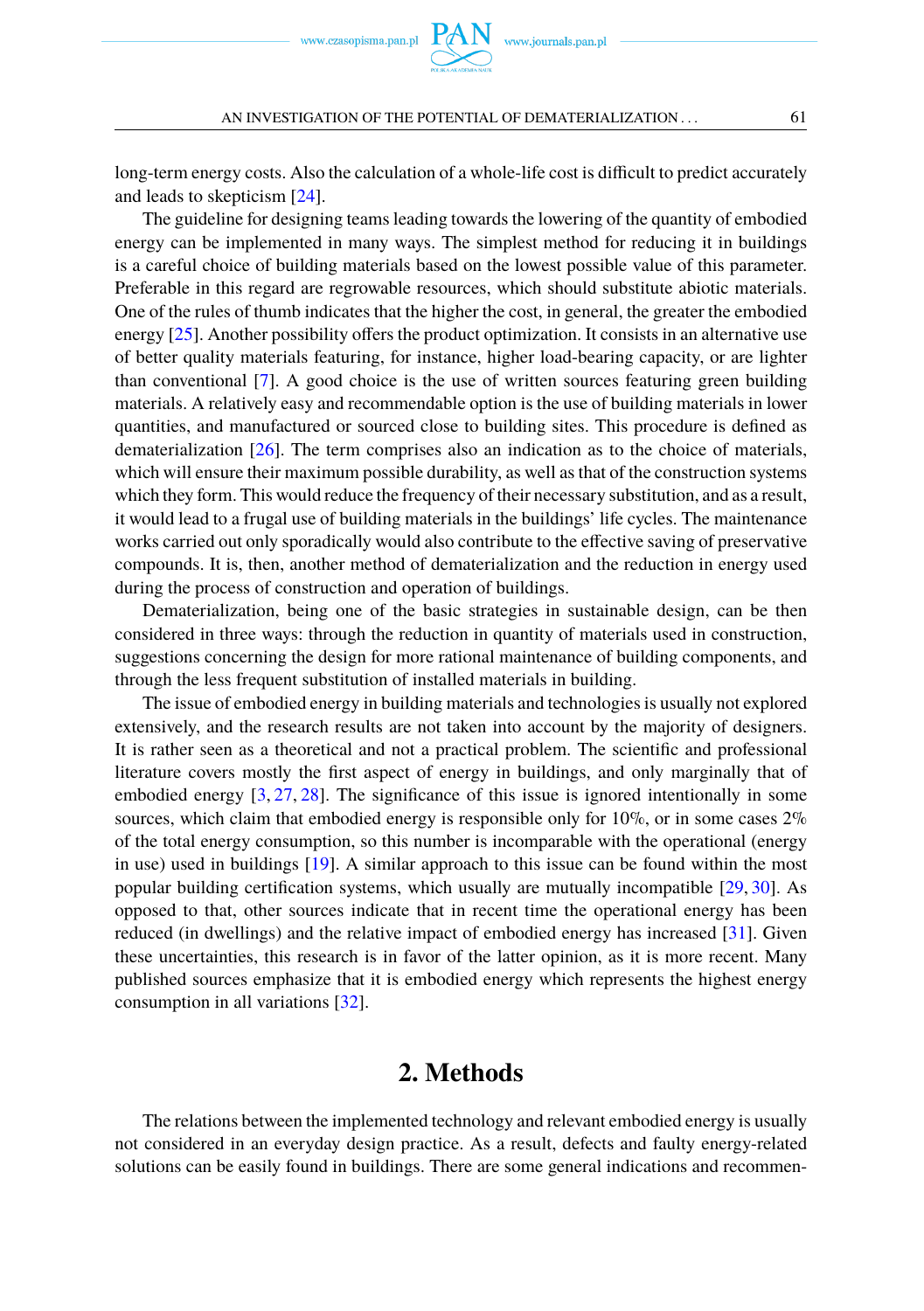dations in this regard [\[33\]](#page-17-2). However, a good practice should also be based on the learning from constructed buildings of low performance due to faulty details and technical solutions. It is hardly possible to predict an acceptable performance of every detail of a building at the design stage on the basis of meeting general rules for sustainable solutions [\[34\]](#page-17-3). Therefore, every case of a relevant building offers a very good opportunity to enhance the knowledge of designers in this regard.

The research method used and described in this paper is based on an ex post evaluation of designs and buildings through participatory observations [\[35\]](#page-17-4). They consist in descriptive analyses of various aspects [\[36\]](#page-17-5) of the issue of embodied energy in materials and elements of selected buildings. On the basis of "in situ" observations, it was possible to use deduction and logical interpretation of the obtained results thereafter. The research was also intended to find out whether the "state-of-the-art" technologies applied in some buildings feature underlying conscious design choices in view of embodied energy-related ideas. In order to analyze this problem, the case study method was applied, as it is a proper and highly evaluated technique used in architecture. As R. Foque claims, case study research can contribute to the elaboration of architectural design theory, which in turn can stimulate adequate effective design choices to avoid faults [\[37\]](#page-17-6). Assumptions had been made that the analyzed cases should take into account a possibly wide scope of diverse building functions, locations and building cultures. Qualitative research methods allow to check the extent to which an examined building meets the requirements set in terms of specific qualitative criteria.

The work does not analyze quantitative aspects or building components related to the values of embodied energy, except for some comparative cases. It has been assumed, that given the everyday architectonic practice, the issue is as a rule not yet analyzed by architects, concerning the building's particular components, especially building details. Therefore, the research does not concentrate on the quantities of embodied energy in the analyzed building parts, just as it is in everyday architectural practice. It suggests that it would be a good practice to analyze building details and components in view of energy problems, even without producing suitable calculations, as they would be very difficult to carry out with no specialized professional assistance. Such an approach based on simple deduction is presented in this research.

A case study method was applied separately to the three following dematerialization problems:

- 1) reduction in the quantities of installed materials associated with *initial embodied energy*,
- 2) reduction in the frequency of maintenance works impacting the recurring embodied energy,
- 3) reduction in the frequency of replacements of materials determining *recurring embodied energy* [\[38\]](#page-17-7).

There are 3 cases of analysed buildings in each of the 3 groups, with 2 exceptions. It is not intended to compare the analysed buildings in their every technical aspect in this research, but rather to indicate their building solutions in relation to embodied energy. Therefore, both their functions and locations, as well their building components are not interrelated, and they do not exhibit a defined pattern. The locations of considered buildings in the moderate climate zone have been randomly chosen in Europe to show that the identified building faults, or rightful solutions, can be found anywhere, and the particular characteristics of their locations are irrelevant in this regard. The method used comprises a careful observation of details and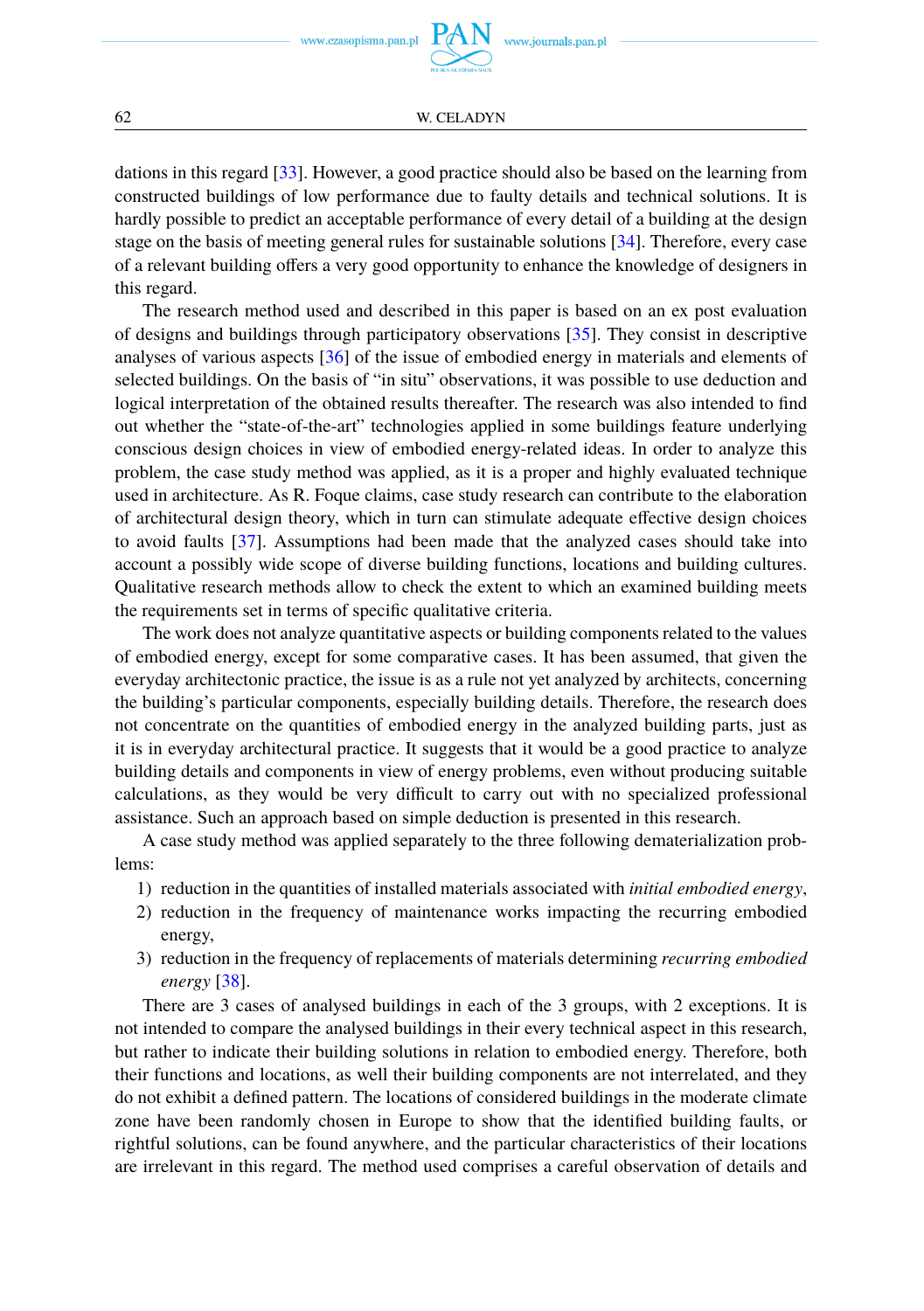combined building systems, as well as a later in-depth analysis of damaged or deteriorated materials, their neighboring areas, discolorations, fixing systems, etc. This procedure was intended to reveal the deduced causes of negative processes that had taken place in particular buildings.The exemplary buildings or their components are characterized by:

- untypical materials and solutions in the cases of the first group concerning the dematerialization through the reduction in quantities of materials,
- conventional materials and technologies in the second and third group concerning the dematerialization through the reduction in maintenance works and frequency of replacement of materials.

It is the building envelopes, and in particular facades, which are analysed in this study because their construction methods are basically responsible for the durability and technical performance of buildings – including initial, and recurring embodied energy, as well as operational energy.

# **3. Dematerialization through the reduction in the quantities of materials**

Dematerialization should be considered at the design stage, if it is to be implemented through the reduction in quantity of materials used in construction. Façade technologies should be a primary target in this regard, as they require a major material input during construction works. The quantities of materials in buildings can be reduced in various ways, like:

- A) replacement of some components made with traditional materials and conventional thicknesses, with thinner structures, if possible;
- B) use of modified technologies that allow for resignation from some layers within combined elevation systems;
- C) use of unconventional solutions permitting to eliminate certain building elements, e.g. fixing anchors.

The following examples give ideas about how such solutions can be employed opening thereby new perspectives for the application of low material building systems. These experimental technologies usually bring positive dematerialization effects. However, some of them display negative unpredicted outcomes playing thereby a significant educational role.

Case A1. A good example of the first method is the Unilever headquarters in Hamburg, the building in which the glass of the outer leaf of double facades, being usually a standard situation, has been replaced with ETFE foil. As being lighter (thinner) than glass, this material permitted to make the steel frame support of the outer leaf of double facade less robust, and using lower quantity of structural steel (Fig. [1\)](#page-5-0). The use of membrane material potentially reduces the weight of a building structure per square meter. This applies to roofs, but also to the building envelope, i.e. facades [\[39\]](#page-17-8). The ETFE system weighs between 10% and 50% of the conventional glass façade structure including aluminium connection and steel frame support [\[40\]](#page-17-9). Embodied energy value of the ETFE foil per weight of material (210 MJ/kg) is more than ten times that of the glass (18.6 MJ/kg) [\[41\]](#page-17-10). Comparing the two materials, that is 6 mm-thick float glass panel, which is characterized by the 300 MJ/m2 [\[40\]](#page-17-9) embodied nonrenewable primary energy [\[40\]](#page-17-9), to the employed ETFE foil with the value of 27 MJ/m2 [\[40\]](#page-17-9), it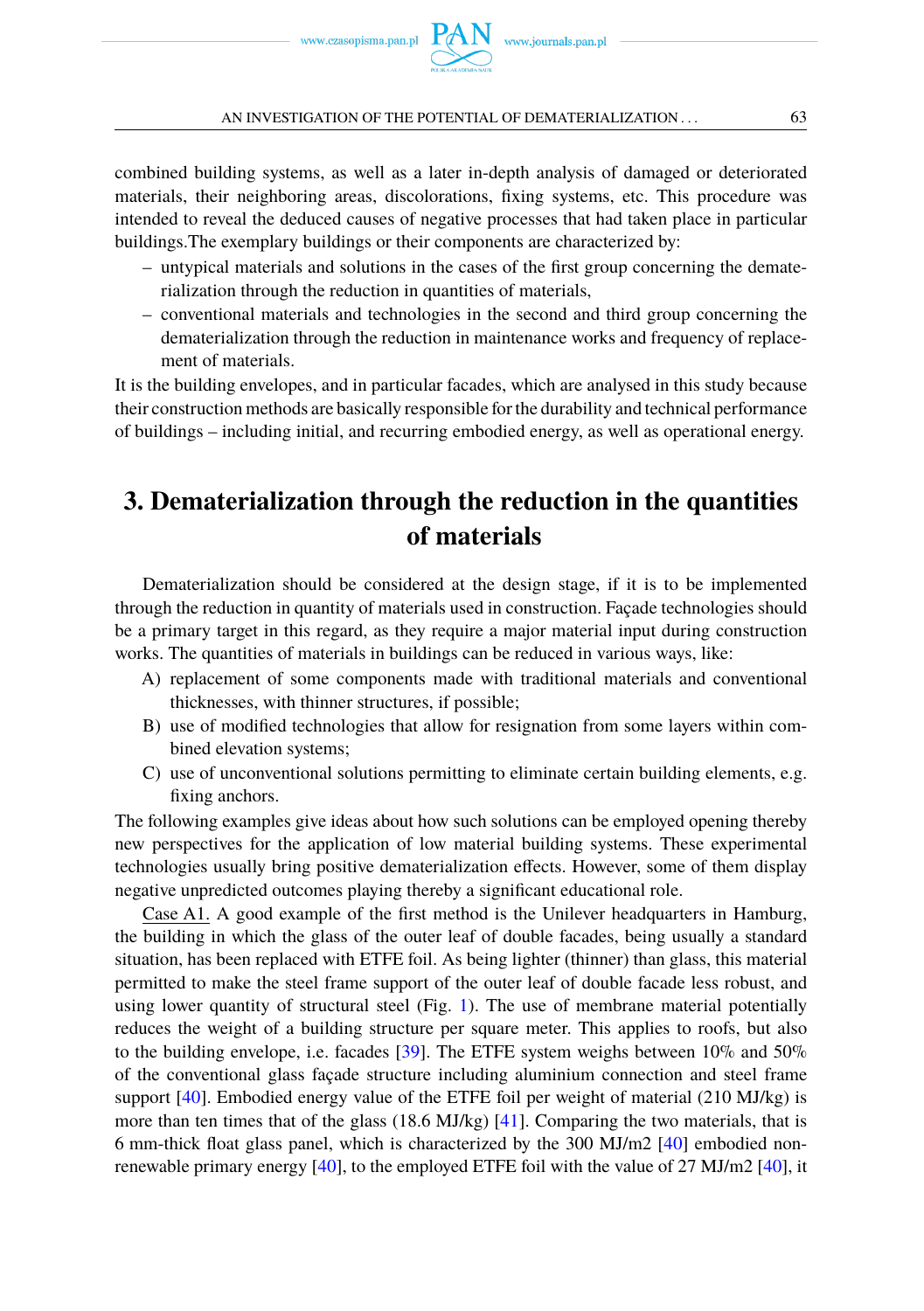

can be clearly seen, that the latter features much lower embodied energy value offering relatively long useful life expectancy [\[27,](#page-16-18)[39\]](#page-17-8). Moreover, the steel structural system supporting the lighter outer leaf and fixing [\[3\]](#page-15-2) is also lower in embodied energy than it would have been in the case of glass applied. This is the reason for which the ideas for dematerialization should be analysed not only from the point of view of embodied energy in a given material or system, but also through the comparison of the quantities of alternative materials used within a given building technology. The analysis of this case has indicated differences in the values of built-in energy parameters drawn from various databases for the analysed materials. Such discrepancies can substantially impact the final results. Therefore, these values should be carefully considered and consulted in several sources prioritizing the recent ones.

<span id="page-5-0"></span>

| Case A1                                                    |                                                                                                                                                         |
|------------------------------------------------------------|---------------------------------------------------------------------------------------------------------------------------------------------------------|
| <b>Building</b>                                            | Unilever Headquarters, Hamburg, Germany                                                                                                                 |
| Conventional technical solution<br>unused                  | 6–10 mm exterior glass panel glazing;<br>Steel framing supporting external structure;<br>Aluminium framing or stainless steel spiders and fixing bolts; |
| Alternative implemented solu-<br>tion in analyzed building | ETFE foil:<br>Economical thin steel supporting structure                                                                                                |
| Dematerialization effect                                   | Reduction in quantity of overall initial embodied energy through<br>elimination of high embodied energy materials                                       |
| Reported faults                                            | None                                                                                                                                                    |

Fig. 1. Unconventional façade technology for dematerialization. Unilever Headquarters, Hamburg, Germany

Case A2. Another approach to the problem has been exemplified in a youth culture centre in Amsterdam. A two-layer wall structure with a sprayed polyurethane foam insulation, as exterior finish, make the system (Fig. [2\)](#page-6-0). It eliminates the need for the installation of a third protective layer which, depending on the system, usually entails a necessity for an energy consuming steel or aluminium substructure to support a finish panel material. Such a ventilated façade would employ a mineral wool layer that would be almost twice as thick as the applied material to display a comparable U-value. A similar situation would occur with an alternative conventional solution with the rendered Styrofoam panels. The method applied undoubtedly reduces the amount of materials used. However, the embodied energy of polyurethane foam is higher than that of each alternative material, as proves the comparison of recalculated values of embodied energy, allowing for one square meter of wall surface, based on the following data: 130 MJ/kg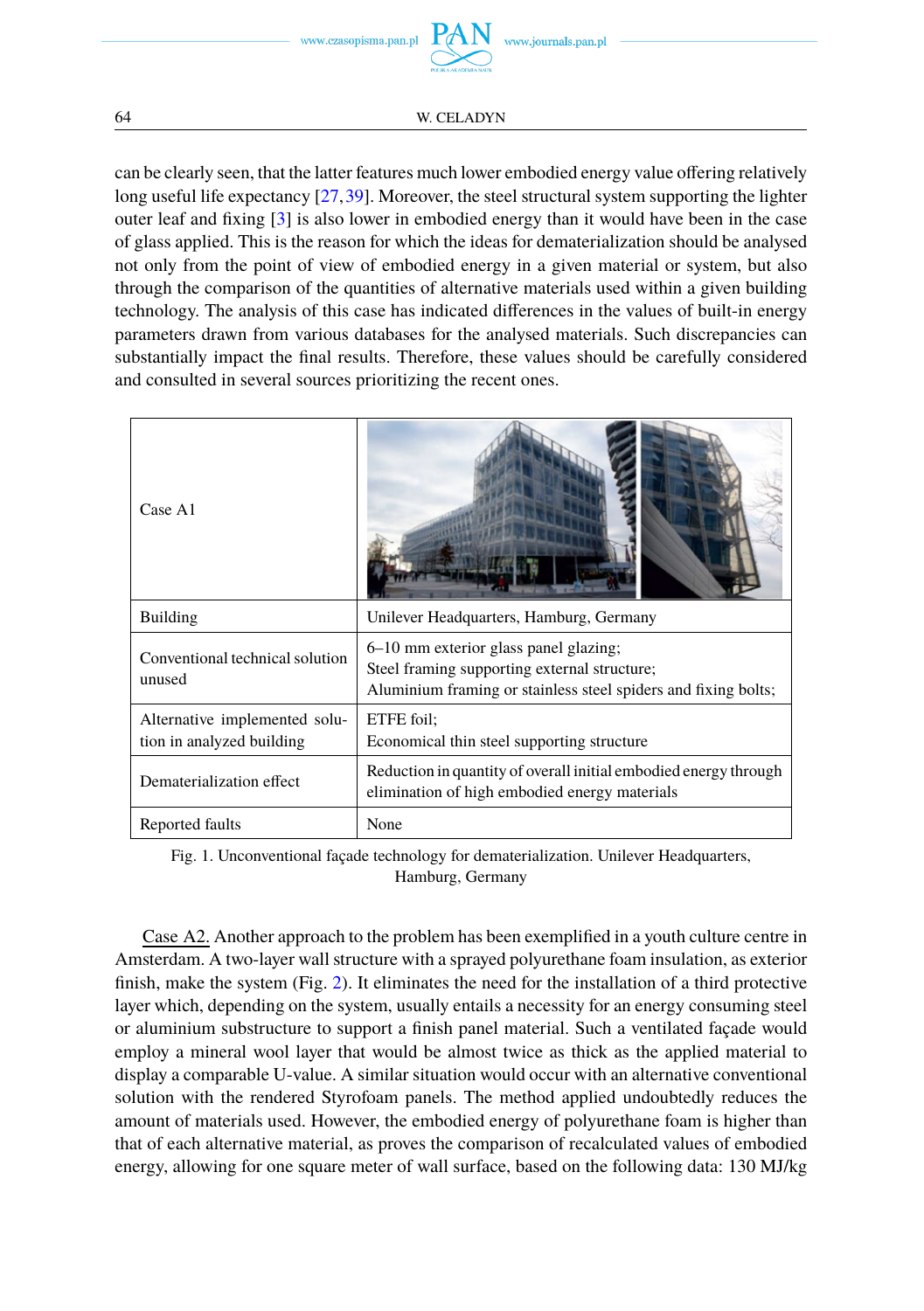for polyurethane foam, 125 MJ/kg for Styrofoam, and 17 MJ/kg for mineral wool [\[42\]](#page-17-11). But there is another parameter, which despite the apparent negative outcome, seems to make the system sensible. It is much lower U-value achieved by the use of polyurethane foam in this composite wall [\[8\]](#page-16-1).

<span id="page-6-0"></span>

| Case A2                                                     |                                                                                                         |
|-------------------------------------------------------------|---------------------------------------------------------------------------------------------------------|
| <b>Building</b>                                             | Youth Culture Center De hood Osdorp, Amsterdam,<br>The Netherlands                                      |
| Conventional technical solution<br>unused                   | Insulating panel on massive wall and plaster finish or alterna-<br>tively panel finish on steel anchors |
| Alternative<br>implemented solution<br>in analyzed building | Polyurethane foam 12cm sprayed on massive wall and anti-UV<br>layer                                     |
| Dematerialization effect                                    | Elimination of steel anchors and finish cladding with panels                                            |
| Reported faults                                             | None                                                                                                    |

Fig. 2. Unconventional façade technology for dematerialization. Youth Culture Center. Osdorp, Amsterdam

Case A3. An noticeable implementation of the dematerialization idea can be seen in the case of an office building in Amsterdam, where the potential quantity of building materials to be used has been substantially reduced by the elimination of a standard mechanical fixing system of the exterior finish. It is one-story high, vertically applied long polycarbonate panels, which had been fixed to the building structure only by way of horizontal metal profiles at their ends. The solution used mineral wool panels as insulation between the structural wall and the PC panels. Low embodied energy of the applied technology resulted from the use of relatively low-embodied-energy insulation, and from the avoidance of costly fixation system. However, the modification of the conventional method used has not proved reliable in this particular case. The insulating rockwool panels, arranged in horizontal rows, unexpectedly subsided forming bulges at the joints between upper and lower panels. It can be clearly seen from outside through the greenish translucent polycarbonate panels. Thermal parameters of the exterior wall have been certainly compromised thereby (Fig. [3\)](#page-7-0). It can be deduced, that the rock-wool panels have been deformed by their heavy weight. It occurred due to the application of long flexible polycarbonate panels, which yielded under the pressure exerted by the wool, then buckled, and made some space permitting the insulation to deform. Deformations of the PC panels were particularly significant on the south façade, which is subject to intensive insolation. Elongation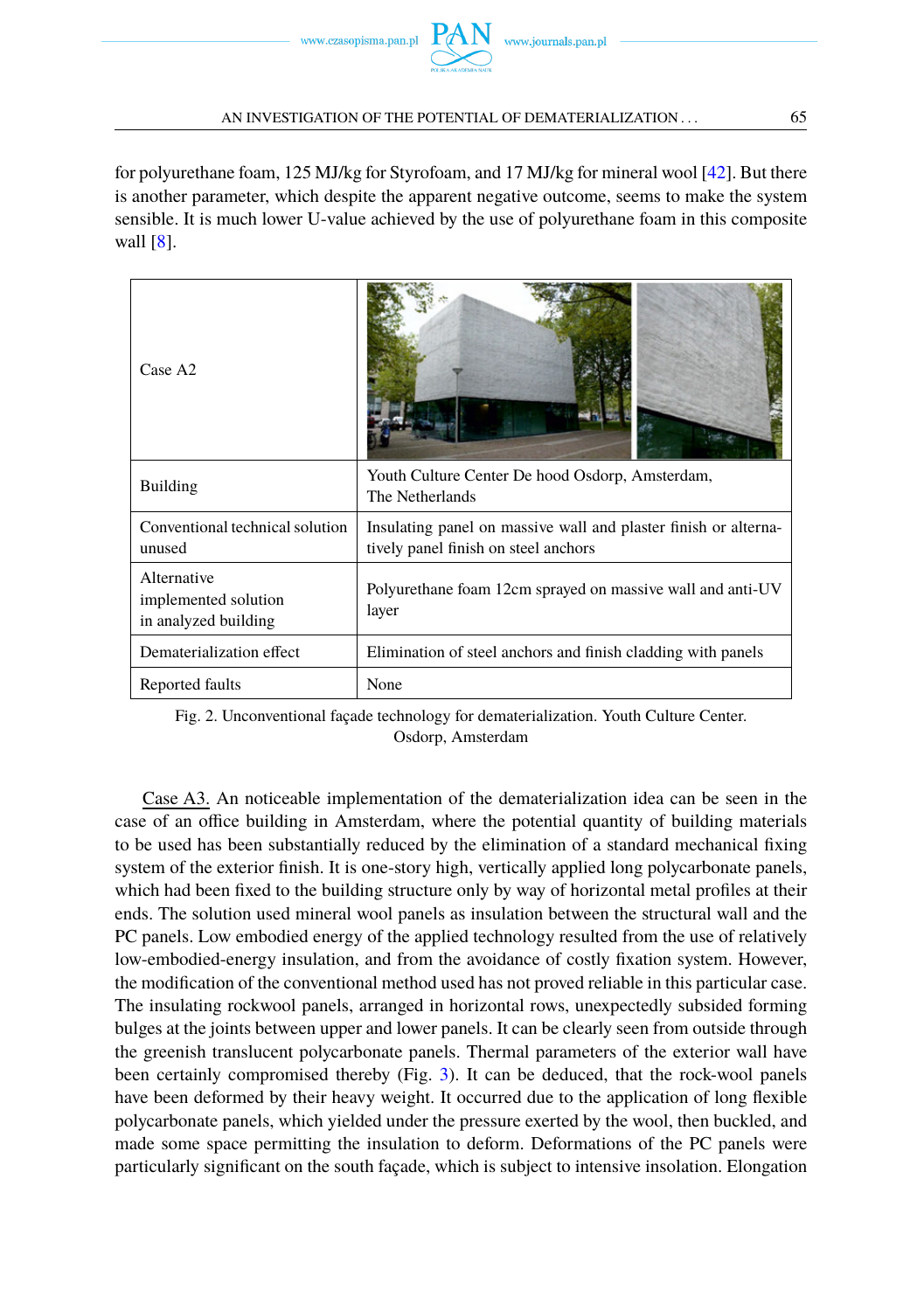of the panels and increased warm air pressure by the greenhouse effect within the wall structure added to the final disadvantageous result. Such embarrassing situation had certainly not been predicted in the phase of technical analysis and the design decision taking.

<span id="page-7-0"></span>

| Case A3                                                    |                                                                                                                         |
|------------------------------------------------------------|-------------------------------------------------------------------------------------------------------------------------|
| <b>Building</b>                                            | Office building, Amsterdam, The Netherlands                                                                             |
| Conventional technical solution<br>unused                  | Wall structure with insulation, steel anchors, aluminium pro-<br>files, polycarbonate panels                            |
| Alternative implemented solu-<br>tion in analyzed building | Mineral wool mats on massive wall;<br>Horizontal aluminium profiles;<br>Polycarbonate panels fixed to high wall on ends |
| Dematerialization effect                                   | Elimination of steel anchors                                                                                            |
| Reported faults                                            | Down sliding insulation and uneven thermal transmission<br>through wall                                                 |

Fig. 3. Unconventional façade technology for dematerialization. Office building, Amsterdam

## **4. Frequency of maintenance works**

Maintenance is defined as "routine work necessary to keep the fabric of a place in good order. In other words, the main objective of maintenance is to limit deterioration [\[43\]](#page-17-12). From the embodied-energy point of view: the less frequent maintenance works are, and the longer temporal intervals between them, the more advantageous the considered technical solution is. This increases also the dematerialization effect through the lower quantity of materials used. The low frequency of maintenance operations depends on the following features:

- optimum choice of materials for a given location and climatic factor,
- adequate mutual configuration of building materials and components,
- appropriate initial installation of building components,
- avoiding the use of technologies and materials vulnerable to potential mechanical damage by vandalism
- high durability of materials.

There are some other specific requirements for facade subsystems that should be appropriately found in the maintenance plan during the design phase [\[44\]](#page-17-13). The following examples will present these cases of buildings, where the failure to respect above-mentioned recommendations was the cause of unanticipated and unwishful features that increased the embodied energy of building components and countered the dematerialization idea.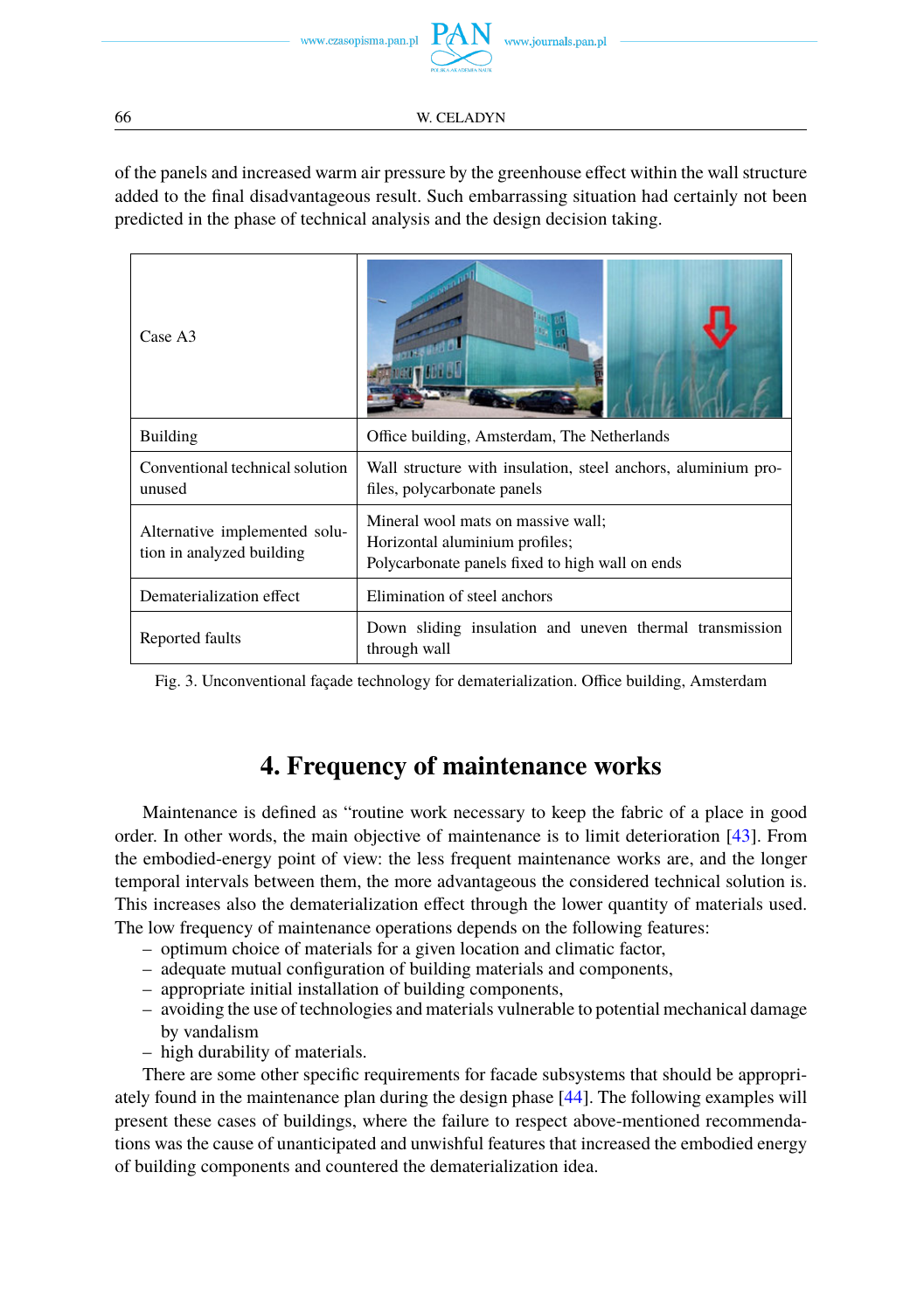

#### AN INVESTIGATION OF THE POTENTIAL OF DEMATERIALIZATION . . . 67

Case B1. Failure to respect the above-mentioned recommendations can be seen in buildings on many occasions. It leads to the appearance of conspicuous defects in building envelopes. A good example illustrating negative aspects of a false choice of facade material for a humid and windy location may be the building presented in Fig. [4.](#page-8-0)

<span id="page-8-0"></span>

| Case B1                                                                   |                                                                                                                                            |
|---------------------------------------------------------------------------|--------------------------------------------------------------------------------------------------------------------------------------------|
| <b>Building</b>                                                           | Residential building, Amsterdam, The Netherlands                                                                                           |
| Building component                                                        | Exterior finish                                                                                                                            |
| Material                                                                  | Wood                                                                                                                                       |
| Negative process                                                          | Irregular staining of siding by rainwater due to disadvantageous<br>mutual configuration of balconies and siding                           |
| Negative consequences                                                     | Frequent replacements or refurbishment of siding;<br>Accelerated negative aesthetic appearance                                             |
| Proposed alternative<br>solution at design stage to<br>reduce maintenance | Careful studies of local wind direction and disposition of bal-<br>conies on facades. Use of wood cladding more resistant to<br>weathering |

Fig. 4. Façade with wood cladding stained by rainwater. Residential building. Amsterdam

The use of wooden cladding, characterized by low embodied energy, has brought negative effects in the form of spectacular damp patches and leaching of wood preservatives. That was the result of a faulty analysis regarding the potential impact of local climatic factors on the performance of the facade, as well as the character of mutual spatial configuration of balconies and the facade material, which turned out to be detrimental. It is noteworthy that an important role in the overall embodied energy input, given potential later maintenance works, plays the presence of balconies, of which the form, construction and detailing should be seriously taken into consideration at certain locations in view of wind directions. The substitution of facade materials at that stage of the operation of a building, as well as the application of maintenance procedures with the use of proper chemical compounds would require an additional energy input and the increase in embodied energy of building components.

Case B2. Stone cladding of a façade is shown in Fig. [5.](#page-9-0) It features some parts of the exterior wall with patches of dust deposits washed off by rainwater exposing clean areas of stone hexagonal panels. This case highlights the necessity for maintenance cleaning works carried out on a regular basis. Even preliminary rough analysis of this situation indicates the inadequacy of the material choice made by the designers. The location of the building at the corner of busy streets and the settling of rising dust on the facades lies at the basis of that ongoing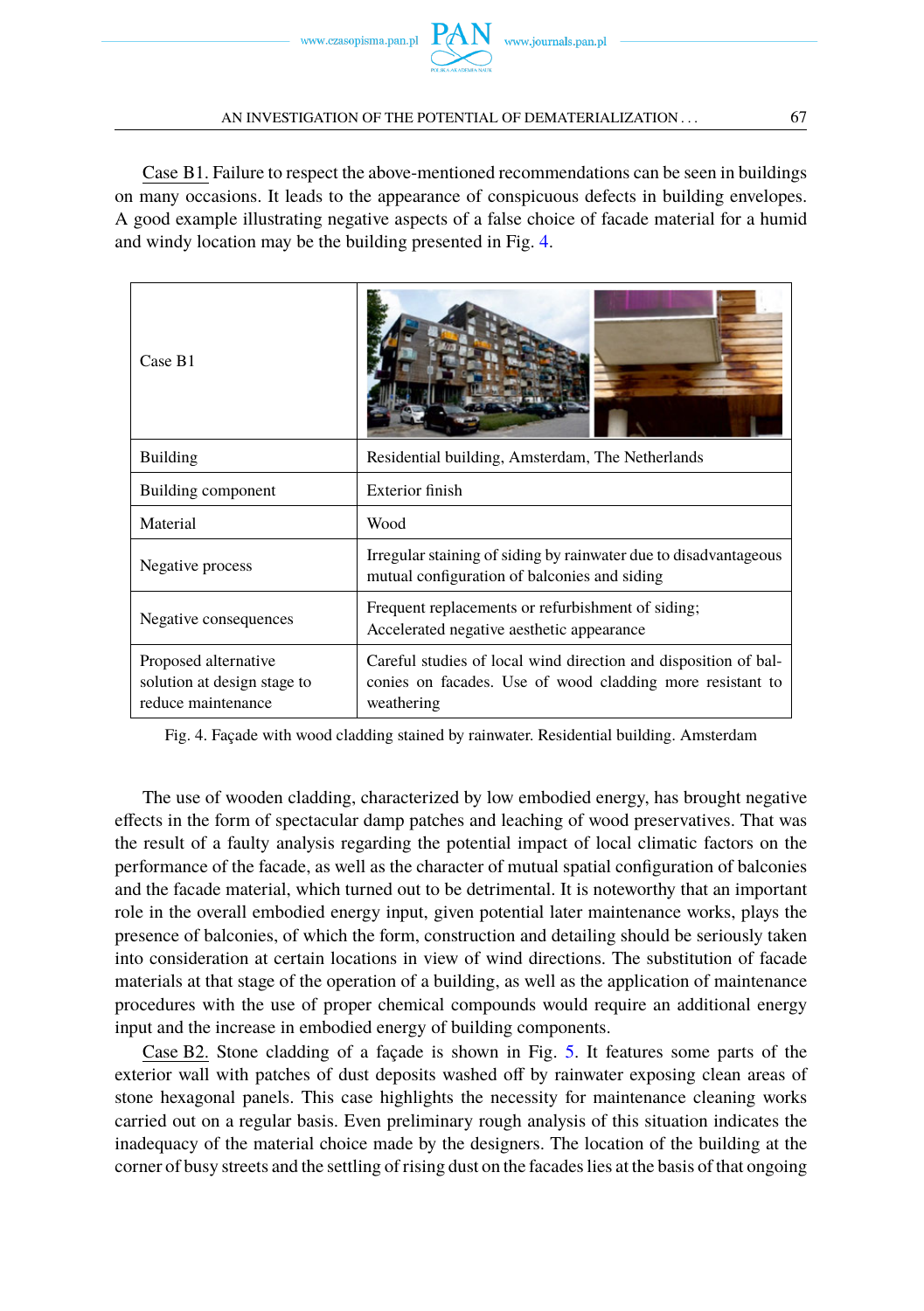

process. Rains washing the flat facades have made a fancy irregular pattern appear in their lower parts, which are particularly vulnerable to dust deposits on the porous travertine surfaces in the proximity of street level. Due to the height of the building, cleaning works of the façades would incur some regular expenditure and involve the input of recurring embodied energy to regain their original aspect. This operation should be done, first of all, for the aesthetic reason rather, and not for technical. However, in some cases such unanticipated ageing of facades can be tolerated and accepted for untypical aesthetic tastes. Such unconventional approach would reduce maintenance operations lowering thereby the recurring embodied energy input by using less material.

<span id="page-9-0"></span>

| Case B <sub>2</sub>                                                         |                                                                        |
|-----------------------------------------------------------------------------|------------------------------------------------------------------------|
| <b>Building</b>                                                             | Commercial Center, Rotterdam, The Netherlands                          |
| Building component                                                          | Exterior finish                                                        |
| Material                                                                    | Porous stone                                                           |
| Negative process                                                            | Settling of dust deposit and rain-washing                              |
| Negative consequences                                                       | Negative aesthetic appearance;<br>Possible replacement of stone panels |
| Proposed alternative<br>solution at design stage to re-<br>duce maintenance | Careful selection and application of nonporous stone materials         |

Fig. 5. Façade stone cladding deteriorated by rainwater and dust. Commercial centre. Rotterdam

Case B3. The example of building components shown below refers to the case of water as a degrading factor. This environmental factor, and its aggressive vapours, can frequently and sometimes unexpectedly exert an important negative impact on building envelopes. This leads to costly and frequent maintenance works entailing recurrent embodied energy input. Fig. [6](#page-10-0) shows an example of exterior metallic elements, where the proximity of water caused their visible degradation of aesthetic and technical values. In the example B3, the exposed structural member of a building located in a very close proximity of seawater in the warm Mediterranean climate seems to be a dubious option. Moreover, the structure is affected by the water vapor rising from a water pool located directly below it. Even more than the previous one, this building is subject to costly repainting, which would secure the structure from the excessive and accelerated rusting process. A related recurring embodied energy input would be very significant to keep the building's aesthetics and its reliable technical performance in an acceptable condition.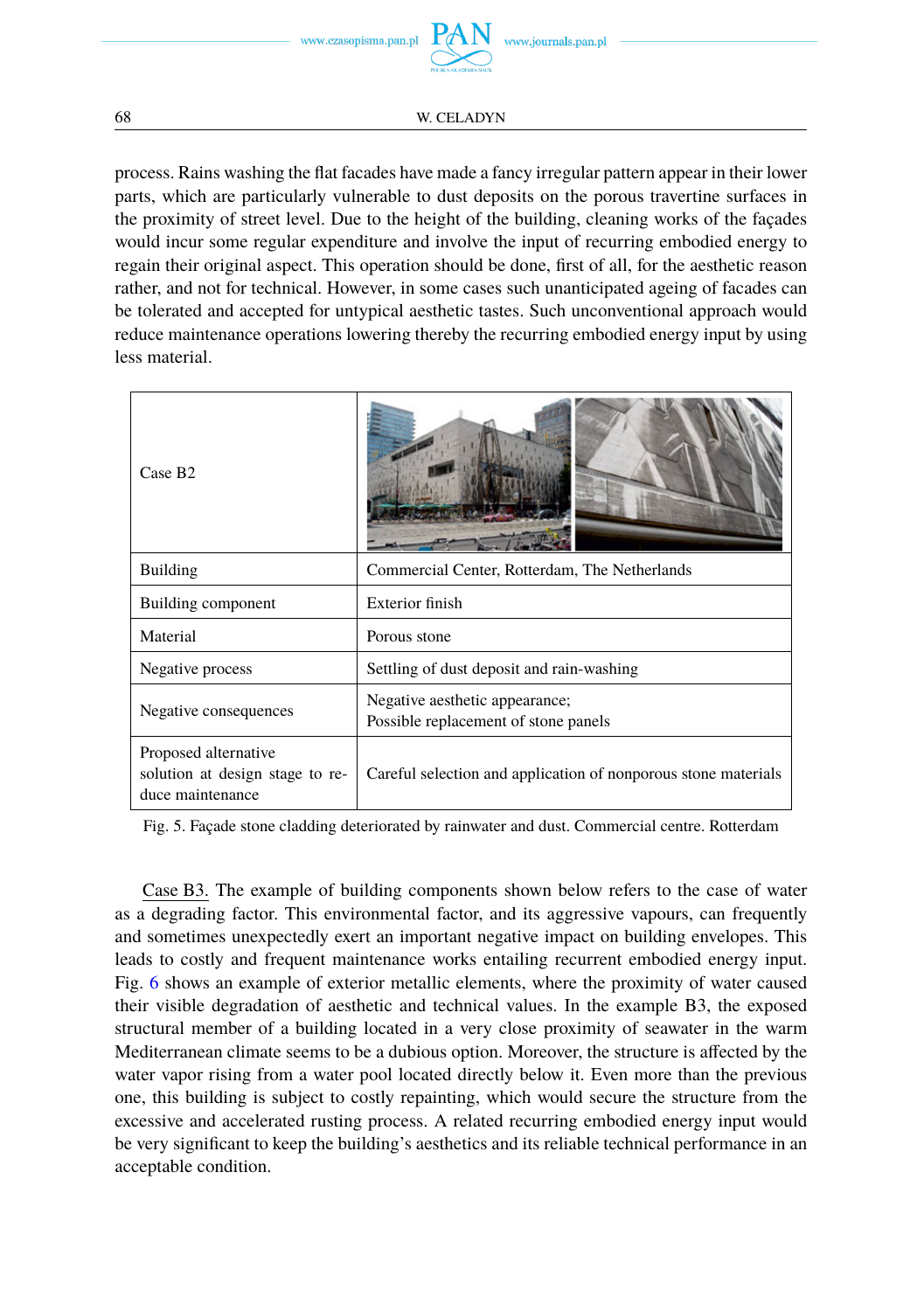

# <span id="page-10-0"></span>Case B3 Building **Hotel Arts**, Barcelona, Spain Building component Exterior structure Material Painted steel Negative process Corrosion Negative consequences <br>Need for frequent repainting of steel members Proposed alternative solution at design stage to reduce maintenance Avoidance of direct exposition of exterior steel



# **5. Frequency of replacement of materials**

Replacement of the components installed in a building with new elements and materials increases its total life cycle embodied energy. Such an operation may occur for different reasons, like: me-chanical damage, accelerated weathering process, purposeful staining of vulnerable finish surfaces, faulty fixing systems etc. Certain attempts to carry out reparation works can sometimes improve the building's technical condition, but they rarely bring satisfactory aesthetic outcomes. In most cases, the damaged element requires replacement. This is an inseparable requirement of sustainable design: an in-depth analysis of every designed building component in view of its uncomplicated disassembly and replacement. Multi-layer elements should be manufactured to make it possible to separate.

As a general rule, we can enumerate factors that influence the future need for replacement of materials in buildings and their parts. These are:

- low durability of materials
- inadequate shape of components and their details vulnerable to damages
- location of components in places exposed to mechanical damage intentional or accidental
- exposure to intensive destructive action of aggressive climatic factors
- faulty system of components' fixing to building structure.

The following examples refer to such situations.

Case C1. Stone cladding panels are mostly fixed to structures by anchors. They appear to be very vulnerable in such applications frequently displaying spectacular signs of deterioration done by climatic factors, or human-induced mechanical damages. Point anchor fixing of stone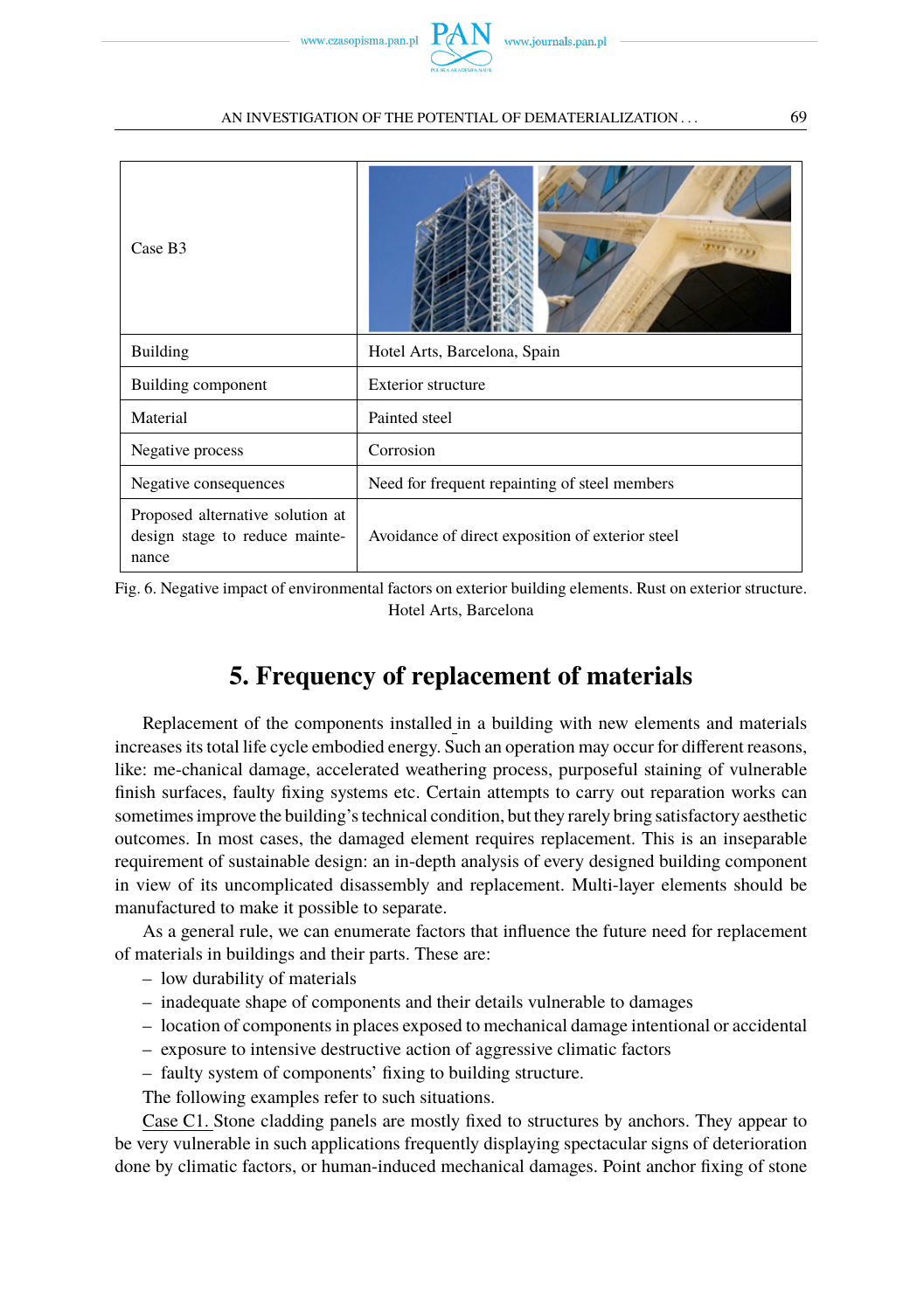

panels is a technical solution that frequently results in the material chipping off under mechanical load at those vulnerable spots. As seen in Fig. [7,](#page-11-0) neither sort of conventional anchors offers a good performance in this regard. Relatively good effects are obtainable by the use of backmounted steel dowels distanced from the edges of panels. However, this technology requires the application of hanging system on railings, which employs significant quantities of materials with high initial embodied energy. Presumably, a better solution would be the application of thicker panels than those usually used. A careful analysis should be carried out to explain, which of the two options bring better results in terms of embodied energy and dematerialization paradigm.

<span id="page-11-0"></span>

| Case C1                                          |                                                                                                                                         |
|--------------------------------------------------|-----------------------------------------------------------------------------------------------------------------------------------------|
| <b>Building</b>                                  | a – Tete Defense, Paris, France;<br>b - Residential building. Rotterdam                                                                 |
| Building component                               | Exterior finish                                                                                                                         |
| Material                                         | Stone                                                                                                                                   |
| Negative process                                 | Exposure of steel anchors by stone pieces chipping off                                                                                  |
| Negative consequences                            | Possible falling off;<br>Water penetration inside wall structure;<br>Unaesthetic appearance                                             |
| Proposed alternative solution at<br>design stage | Application of thicker stone panels;<br>Anchors fixed on the back surface of panels;<br>Mortar setting for panels close to ground level |

Fig. 7. Damaged stone panels and exposed steel anchors (a – Tete Defense. Paris; b – Residential building, Rotterdam

Case C2. An example of metal sheet application shows in the following cases that this material is vulnerable to deformations in certain situations. The building's exterior finish in Fig. [8](#page-12-0) was made with satin-finished metal sheets. In the analysed situation, it is the fixing system of metal sheets to the substructure that was responsible for visible damages. Once the metal sheets have folded, and bulges as well as wrinkles appeared, the material has to be replaced, because usually it cannot return to its original flat form. Due to a rigid fixing of such cladding, and lack of gaps between the sheets, that does not allow any thermal movement, it has come to permanent unanticipated irregular deformations of the facade surface. In order to improve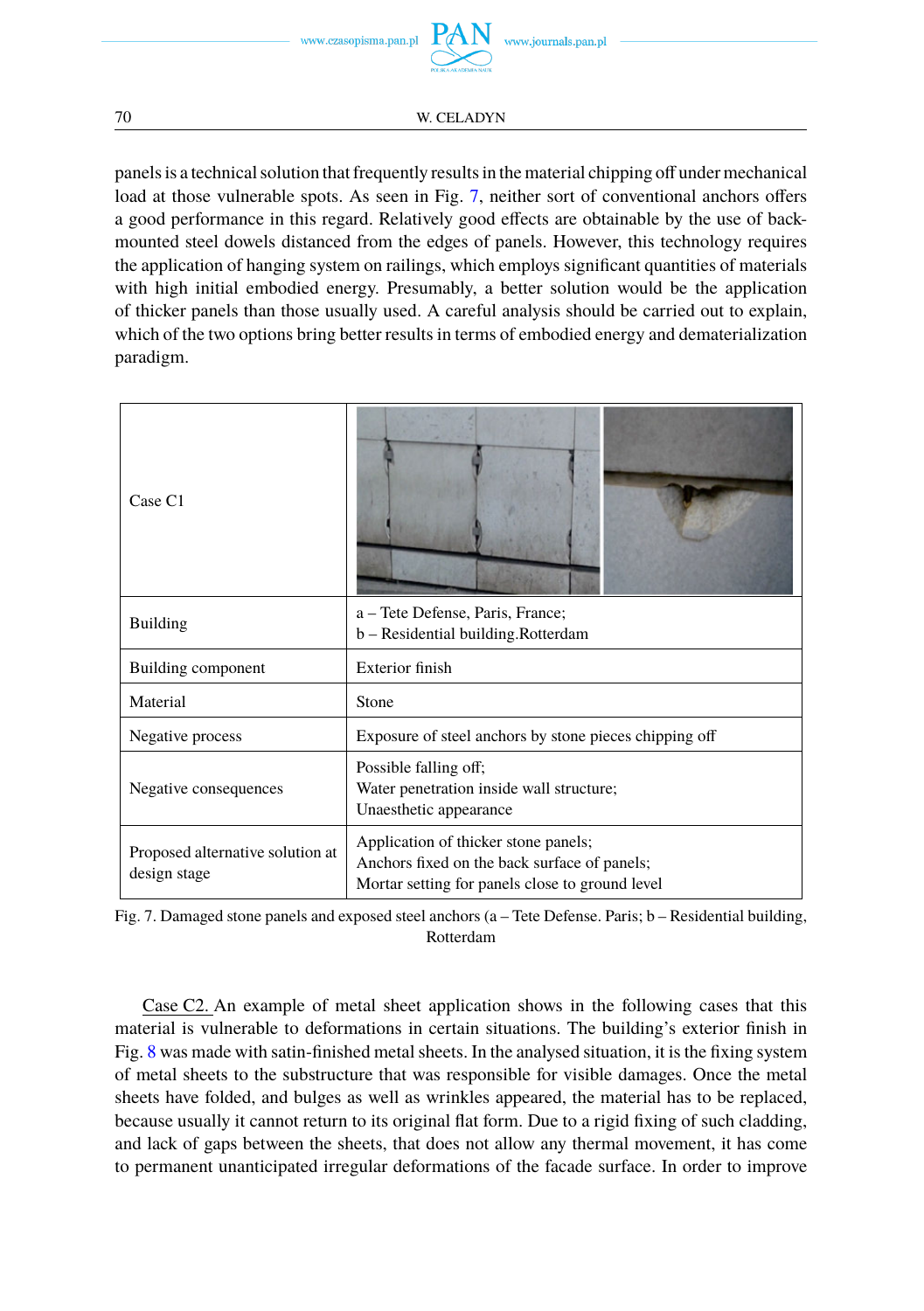the aesthetics of the facade, a replacement of the material is unavoidable; but this infringes the principle of dematerialization and entails an increase in recurring embodied energy of the building.

<span id="page-12-0"></span>

| Case C <sub>2</sub>                              |                                                                                                                               |
|--------------------------------------------------|-------------------------------------------------------------------------------------------------------------------------------|
| <b>Building</b>                                  | Lunchroom Lent, Overschiestraat, Amsterdam, The Netherlands                                                                   |
| Building component                               | Exterior finish                                                                                                               |
| Material                                         | Metal                                                                                                                         |
| Negative process                                 | Irregular wrinkles and bulges of metal sheets                                                                                 |
| Negative consequences                            | Negative aesthetic appearance;<br>Loosening of fixing screws and possible water penetration inside<br>wall                    |
| Proposed alternative<br>solution at design stage | Thicker metal sheet;<br>Proper fixing of material allowing for metal sheet free movements<br>and adequate gaps between sheets |

Fig. 8. Permanent deformations of metal cladding. Restaurant pavilion. Amsterdam

Case C3. A similar situation with a faulty fixation system can take place even within building interiors. The stainless steel cladding of a round staircase at the commercial centre Old Brewery (Stary Browar) in Poznan has also been subjected to a comparable thermal disfigurement. Largesize panels had been riveted to a steel structure in a way impossible for them to extend or contract along with changing temperature. As a result of that faulty solution, permanent wrinkles and bulges appeared spoiling the previously elegant look of the silver cylinder (Fig. [9\)](#page-13-0). A complete exchange of that expensive material, and the application of a more reliable technology, is the only method for restoring the original aesthetic values of this building component; but this option increases substantially the embodied energy content of the building in its life cycle. Interesting is an analysis of the causes of that unpredicted deformation. It occurred as a result of excessive exposure to heating and subsequent extension of the cladding, due to the location of a large long skylight directly above the staircase. This configuration caused the penetration of intensive solar radiation incident on the cladding material, which resulted in its extension and deformations.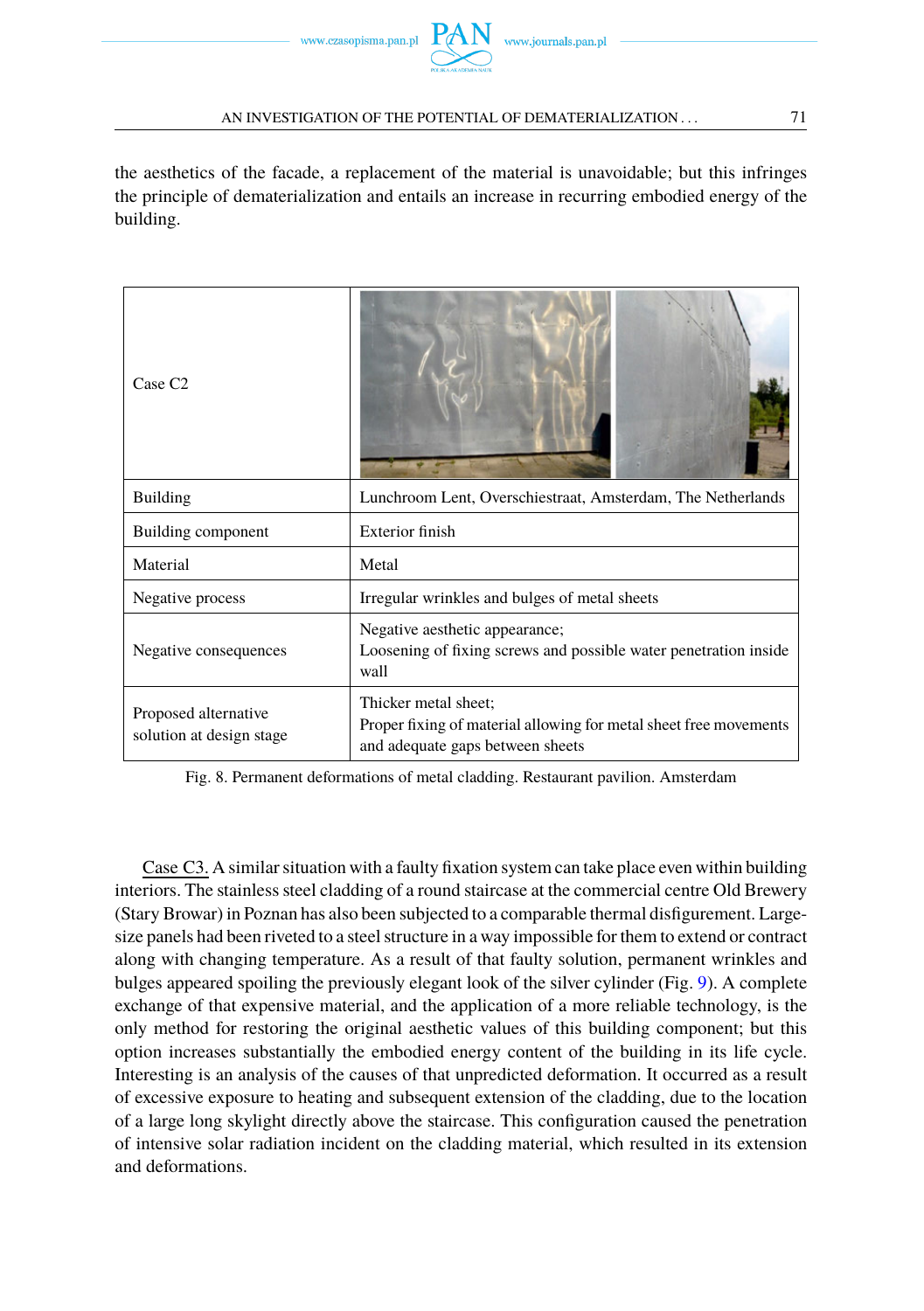www.czasopisma.pan.pl

<span id="page-13-0"></span>

| Case C <sub>3</sub>                              |                                                                                                                                                        |
|--------------------------------------------------|--------------------------------------------------------------------------------------------------------------------------------------------------------|
| <b>Building</b>                                  | Old Brewery (Stary Browar) Commercial Center, Poznań,<br>Poland                                                                                        |
| Building component                               | Interior finish                                                                                                                                        |
| Material                                         | Metal                                                                                                                                                  |
| Negative process                                 | Irregular wrinkles and bulges of metal sheets                                                                                                          |
| Negative consequences                            | Negative aesthetic appearance;<br>Loosening of screws and potentially protruding sheets                                                                |
| Proposed alternative<br>solution at design stage | Suitable fixing method allowing for metal sheet free movements<br>and adequate gaps between sheets;<br>Sun shading system integrated with roof glazing |

Fig. 9. Staircase with stainless steel cladding. Permanent deformations caused by a faulty fixation system. Commercial centre Old Brewery (Stary Browar), Poznan

### **6. Discussion**

The analysed examples deliver a valuable information about some novel solutions, which still have an experimental character. Every building technology and material define a given embodied energy that can be quantified. However, the complex interrelations between materials, methods of their installation in buildings, vulnerability to potential mechanical and climatic damages exert a synergic impact, and make thereby the durability of building systems extremely difficult to assess; so, it is also their embodied energy, which appears to be hardly quantifiable. Due to serious complications in the precise and fully reliable calculations in many cases, this procedure seems to be impractical. This view comes to mind especially given the fact, that it is usually architects who take decisions as to the technology to be implemented. Unfortunately, they have as a rule neither a sufficient knowledge and expertise, nor are they particularly interested in these issues. Environmentally-oriented assessment and certificate systems currently offered are helpful, but in the every-day professional practice, in the majority of cases, their use is still not a habit, due to the ". . . inertia of the building professions and the construction industry" [\[20\]](#page-16-11). Gathering data for a life-cycle inventory (LCI) can be a time-consuming task, as many companies either view such data as confidential, or simply do not have the sort of detailed records needed for a credible whole-life study. The impact assessment and interpretation stages are still undergoing refinement [\[18\]](#page-16-9). "An important obstacle in this development is the lack of collective vision and guidance for future green buildings including design, components,

72 W. CELADYN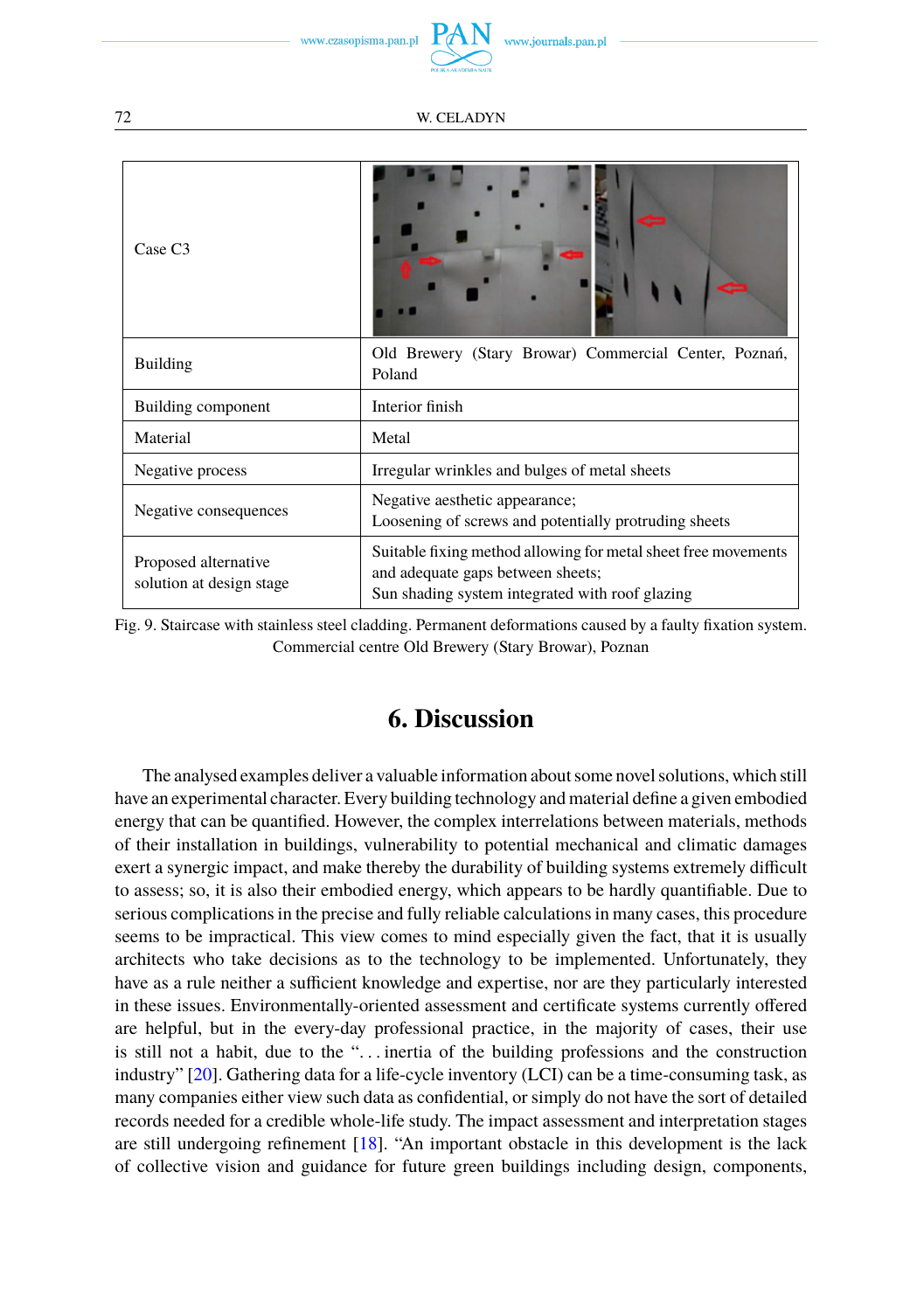

systems and materials, which may affect the present rapid progress in this arena" [\[20\]](#page-16-11). In view of this, it seems that using some methods of simplified comparison accessible to non-experts in this area make sense, and could be satisfying at this stage of developments in the ecologyoriented building. Temporary methods of embodied energy assessment, helpful in making comparisons of technologies, can be considered useful and recommendable to make buildings greener. A promising tool in this approach can be the application of BIM technique, which permits to easier analyse the materials used in a construction, and to rapidly replace them in order to optimize their selection in terms of quantity and embodied energy. Integrated design method is another recommendable option for bringing dematerialization effects.

The experience and outcomes drawn from this research, as well other similar to be conducted, could allow to formulate a set of recommendations for construction stakeholders, and especially architects. As the examples in chapter 3 show, endeavours in experimental application of new technologies entailing relatively low initial embodied energy, may offer fully positive or sometimes only partly positive technical effects. But from the cases of faulty solutions appropriate conclusions can be drawn, and they would enhance the relevant building theories. In the cases B1, B2, B3, it is insufficiently analysed local climatic conditions prior to the designing stage, and some features of surroundings, as well as improper choice of materials that played their role. It should be mentioned that in the case B3 an advanced important rusting process should have been easily predicted, and therefore the case has not contributed to the enhancement of already well known knowledge. These cases prove that the problems of maintenance and related materials, and ways of their installation, are neglected. Recurring embodied energy of maintenance works can be reduced not only by way of dematerialization through the methods indicated for the cases B1, B2, B3, but also by permitting the exterior finish materials and components to further degrade and age up to the end point of technical performance, however, still remaining secure for the building's stability and its users. This would require far-reaching changes in conventional aesthetic views of the public, who should positively assess and accept the aesthetics of aged materials, as it occurs, for example, in the case of patina-covered copper finishes. So far, this change in the preference for classic aesthetics is dubious. Negative effects indicated in the C1, C2, C3 could have been anticipated, as they come not rarely. But as a surprise can be considered the case of the interior finish deformations (case C3). An analysis carried out at the site has indicated that their cause was an iterative solar radiation penetrating the interior through an abundantly glazed roof.

The research can be useful and help especially architects in their rough preliminary assessments of proposed technologies in view of their sustainable parameters, turning their attention to some unpredicted possible effects impacting initial and recurring embodied energy of proposed solutions to building components and details.

### **7. Conclusions**

The issue of embodied energy in building materials and construction technologies, as an important part of sustainable architecture and construction, is a multi-faceted problem. Stakeholders in architecture and construction industry seem to see this issue of embodied energy in a somewhat narrowed perspective. The three analysed aspects of material input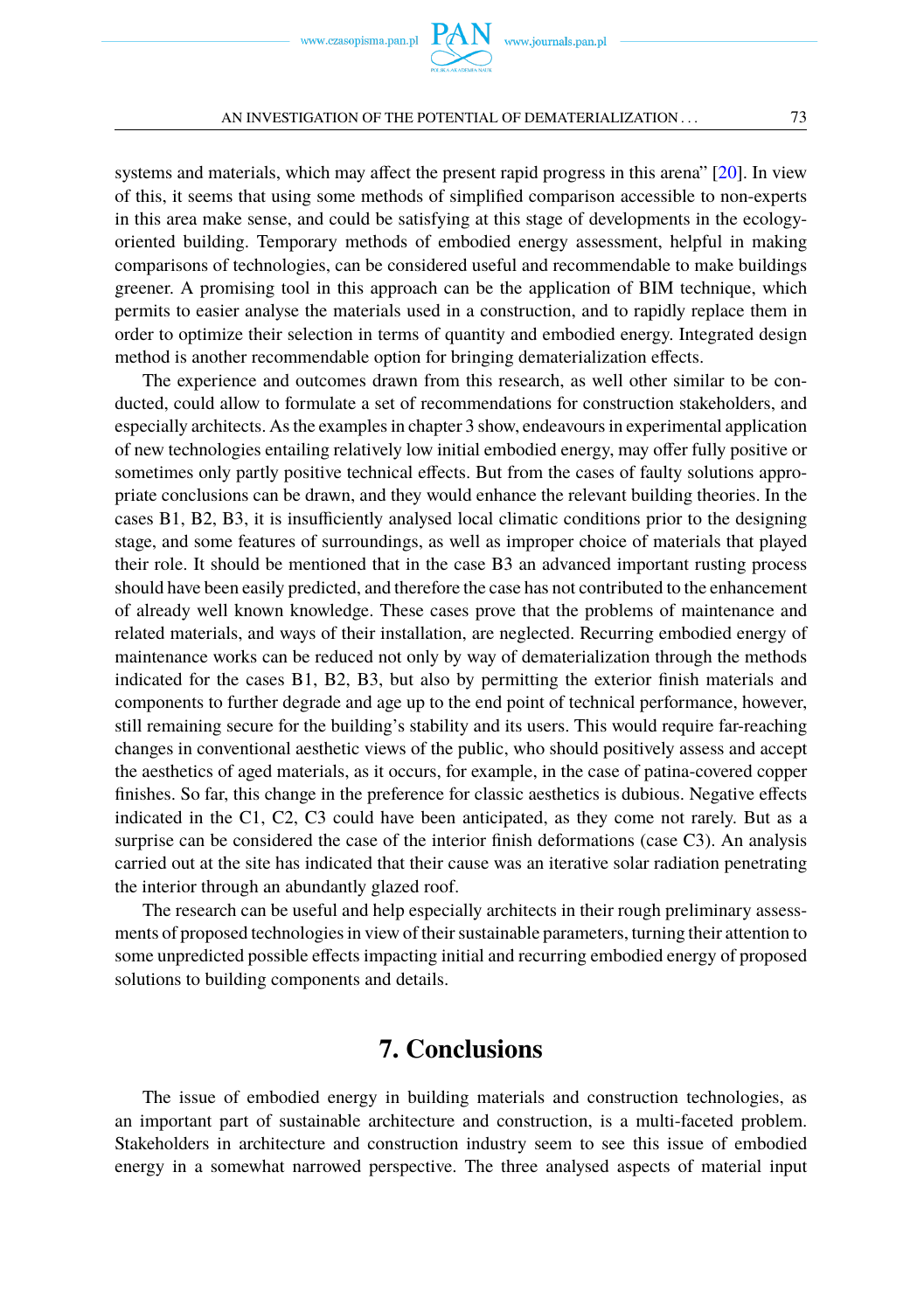in buildings should be carefully considered in constructions. It is difficult to carry out a precise quantitative comparative analysis of different systems in this regard, because of various methods of calculations for embodied energy content in materials, and in complex building systems. Therefore, the method of deduction giving a rough estimate of embodied energy at the preliminary stage of design could be considered useful and recommended. A recommendable way of dealing with the problem can be the use of different databases for the optimum choice of suitable materials, indicated in some sources [\[7\]](#page-16-0).

The accessible methods of rapid quantitative assessment of embodied energy in materials and building components are expected to be used in a much larger scale than they have been so far. But simpler and much faster deductive way seems to be reasonable and applicable in the case of some building components and details, like elevation technologies, finishing materials, fixing systems. This method requires also the inclusion of an in-depth study of local climatic factors, mutual configuration of building components, spatial surrounding elements and local vehicular traffic intensity. This set of impacting factors is, to my knowledge and experience, hardly ever taken into account at the design stage by architects and collaborating specialists. The research outcomes have been achieved on the basis of studies carried out on relatively few examples of buildings and their components, which may be considered relatively poorly documented. But despite that, they examine some model cases of approach to the analysed issue of embodied energy, which can indicate new ways for handling materials in buildings. Detailed scale of buildings is presumably not seen as embodied energy- related interesting issue at this stage of sustainability awareness. Future research should analyse more examples of non-conventional solutions giving better results of dematerialization in construction, due to the significance of this issue for the sustainability paradigm.

The enhancement of designers' awareness and knowledge in this regard, through the presentations of faulty solutions leading to the effects contrary to dematerialization guidelines, can be helpful and cause higher awareness of stakeholders in the building processes. It is highly probable, that they will also contribute to a higher quality of architectural designs and constructed buildings extending their life cycle and operational performance within the frames of sustainability. The relevant competence of architects and construction engineers could also be enhanced by way of the actions of professional organizations, like chambers of architects or civil engineers. Helpful are courses and publications of instructive articles for those professionals on a regular basis, as it is in the case of some domestic research institutions.

#### **References**

- <span id="page-15-0"></span>[1] A. Stephan, A. Athanassiadis, "Quantifying and mapping embodied environmental requirements of urban building stocks", Building and Environment, vol. 114, pp. 187–202, 2017.
- <span id="page-15-1"></span>[2] L. Oberfrancová, J. Legény, and R. Špaček, "Critical thinking in teaching sustainable architecture", World Transactions on Engineering and Technology Education, vol. 17, no. 2, 2019.
- <span id="page-15-2"></span>[3] M. Hegger, M. Fuchs, T. Stark, M. Zeumer, "Energy manual", Sustainable Architecture, Birkhauser, Basel, 2008.
- <span id="page-15-3"></span>[4] P.J. Davies, S. Emmitt, and S.K. Firth, "Delivering improved initial embodied energy efficiency during construction", Sustainable Cities and Society, vol. 14, pp. 267–279, 2015, DOI: [10.1016/j.scs.2014.09.010.](https://doi.org/10.1016/j.scs.2014.09.010)
- <span id="page-15-4"></span>[5] M.K. Dixit, "Life cycle recurrent embodied energy calculation of buildings: A review", Journal of Cleaner Production, vol. 209. pp. 731–754, 2019.
- <span id="page-15-5"></span>[6] M.K. Dixit, "Life cycle embodied energy analysis of residential buildings: A review of literature to investigate embodied energy parameters", Renewable and Sustainable Energy Reviews, vol. 79, pp. 390–413, 2017.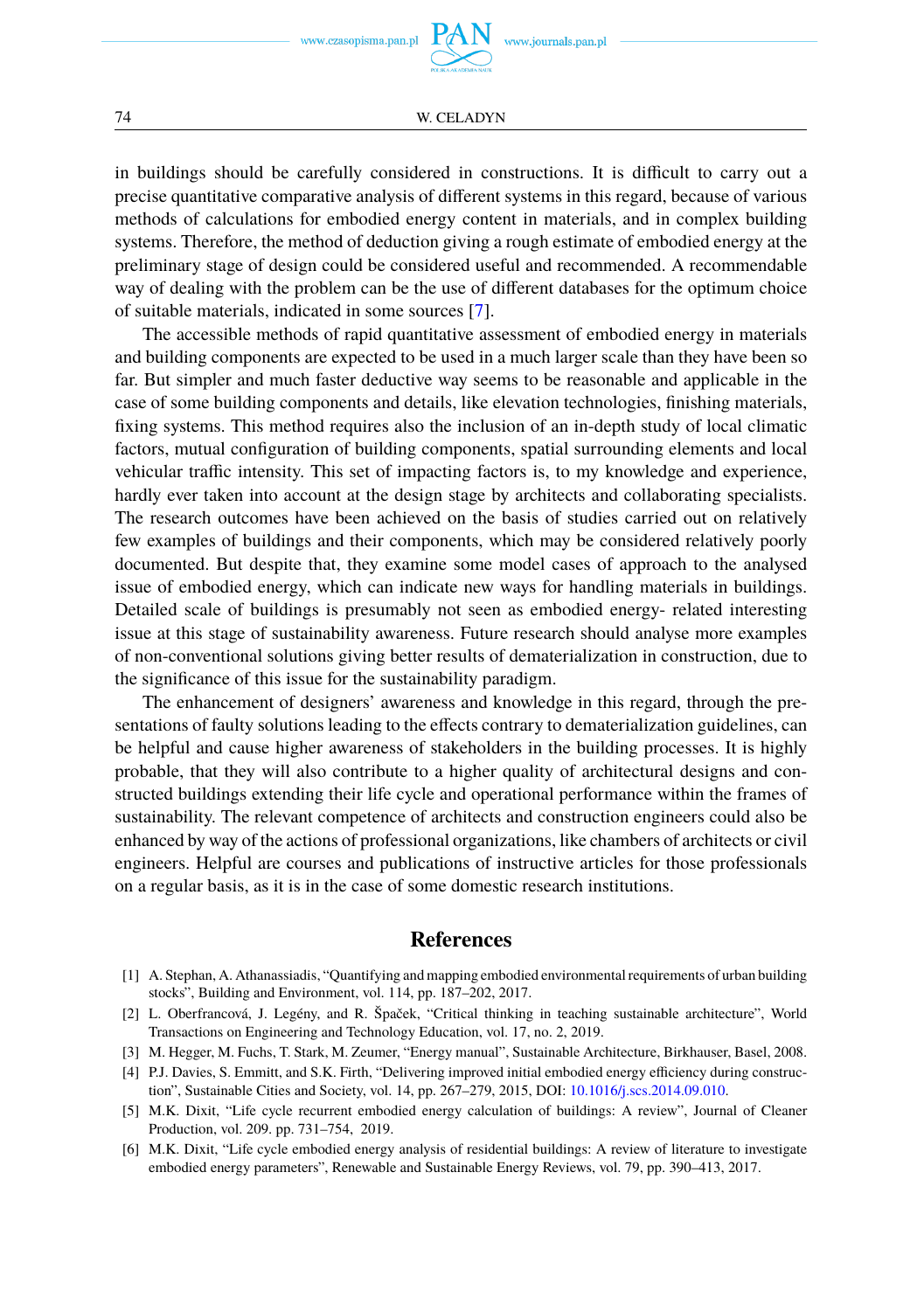www.czasopisma.pan.pl  $P_{\ell}$ 

#### AN INVESTIGATION OF THE POTENTIAL OF DEMATERIALIZATION . . .  $\hspace{1.5cm} 75$

- <span id="page-16-0"></span>[7] S. El Khouli, V. John, and M. Zeumer, "Sustainable construction techniques. From structural design to interior fit-out: assessing and improving the environmental impact of buildings", Edition Detail Green Books, Munich, Germany, 2015.
- <span id="page-16-1"></span>[8] A. Stephan, Ch.A. Jensen, and R.H. Crawford, "Improving the life cycle energy performance of apartment units through façade design", Procedia Engineering, vol. 196, pp. 1003–1010, 2016.
- <span id="page-16-2"></span>[9] A. Rauf, "The effect of building and material service life on building life cycle embodied energy", The University of Melbourne, pp. 140–148, 2017.
- <span id="page-16-3"></span>[10] A.M. Moncaster and J.Y. Song, "A comparative review of existing data and methodologies for calculating embodied energy and carbon of buildings", International Journal of Sustainable Building Technology and Urban Development, vol. 3, no. 1, 2017.
- [11] M.K. Dixit, "Embodied energy and cost of building materials: correlation analysis", Building Research and Information, vol. 45, no. 5, 2017.
- <span id="page-16-4"></span>[12] R.M. Eufrasio, "The hidden energy of buildings and construction materials", Zero Carbon Yorkshire BUILD-INGS/AECB, Yorkshire, 2019.
- <span id="page-16-5"></span>[13] International Energy Agency Evaluation of Embodied Energy and CO2eq for Building Construction (Annex 57), Subtask 2: A Literature Review, August 2016.
- [14] R.H. Crawford and A. Stephan, "A comprehensive framework for assessing the life-cycle energy of building construction assemblies", Architectural Science Review, vol. 53, p. 296, 2017.
- <span id="page-16-6"></span>[15] A. Stephan, "Towards a comprehensive energy assessment of residential buildings. A multi-scale life cycle energy analysis framework", PhD. Thesis, Brussels School of Engineering, The University of Melbourne, 2013.
- <span id="page-16-7"></span>[16] L. Qarout, "Reducing the environmental impacts of building materials: Embodied energy analysis of a highperformance building", PH.D. Thesis, University of Wisconsin Milwaukee, UWM Digital Commons, May 2017.
- <span id="page-16-8"></span>[17] R.H. Crawford et al., "Hybrid life cycle inventory methods – A review", Journal of Cleaner Production, vol. 172, pp. 1273–1288, 2018, DOI: [10.1016/j.jclepro.2017.10.176.](https://doi.org/10.1016/j.jclepro.2017.10.176)
- <span id="page-16-9"></span>[18] G.P. Hammond and C.I. Jones, "Embodied energy and carbon in construction materials", Proceedings of the Institution of Civil Engineers, Energy, vol. 161, no. 2, pp. 87–98, 2008, DOI: [10.1680/ener.2008.161.2.87.](https://doi.org/10.1680/ener.2008.161.2.87)
- <span id="page-16-10"></span>[19] T. Woolley, "Low impact building. housing using renewable materials", Wiley-Blackwell, Chichester, 2013.
- <span id="page-16-11"></span>[20] Ch.J. Kibert, "Sustainable construction", Green Building Design and Delivery, 4-th ed., John Wiley and Sons, Hoboken, New Jersey, USA, 2016.
- <span id="page-16-12"></span>[21] "ISO 15686-1:2011. Buildings and constructed assets – Service life planning – General principles and framework", ISO, Geneva, 34.
- <span id="page-16-13"></span>[22] A. Rauf and R.H. Crawford, "Building service life and its effect on the life cycle embodied energy of buildings", Energy, vol. 79, pp. 140–148, 2008.
- <span id="page-16-14"></span>[23] R.H. Crawford and A. Stephan, "The significance of embodied energy in certified passive houses", World Academy of Science, Engineering and Technology, International Journal of Architectural and Environmental Engineering, vol. 7, no. 6, p. 201, 2013.
- <span id="page-16-15"></span>[24] A. Cotgrave and M. Riley, "Total sustainability in the built environment", Palgrave Macmillan, New York, 2013.
- <span id="page-16-16"></span>[25] J.T. Lyle, "Regenerative design for sustainable development", J. Wiley and Sons, New York, 1994.
- <span id="page-16-17"></span>[26] L. Swiatek, "Dematerializacja w architekturze: imperatyw projektowania zrównoważonego", Wydawnictwo Uczelniane ZUT, Szczecin, Poland, 2015.
- <span id="page-16-18"></span>[27] T. Herzog, R. Krippner, W. Lang, "Façade Construction Manual", Birkhauser, Basel, 2004.
- <span id="page-16-19"></span>[28] M. McMullan, "Environmental Science in building", Palgrave Macmillan, New York, 2012.
- <span id="page-16-20"></span>[29] L. Krajcsovics, H. Pifko, and S. Jurenka, "Building sustainability assessment method CESBA in Slovak conditions", 15-th International Multidisciplinary Scientific GeoConference SGEM 2015, SGEM2015 Conference Proceedings, June 18–24, book 6, vol. 2, pp. 385–390, 2015, DOI: [10.5593/SGEM2015/B62/S27.050.](https://doi.org/10.5593/SGEM2015/B62/S27.050)
- <span id="page-16-21"></span>[30] E. Krídlová Burdová et al., "Evaluation of family houses in Slovakia using a building environmental assessment system", Sustainability, vol. 12, p. 6524, 2020.
- <span id="page-16-22"></span>[31] A. Hossain, "Assessing the energy efficiency and embodied energy of insulating materials in the UK housing stock", Cardiff University, UK, 2018, [https://www.sustainableplaces.eu/wp-content/uploads/2018/07/SP2018-](https://www.sustainableplaces.eu/wp-content/uploads/2018/07/SP2018-Hossain-Mourshed_Assessing-the-energy-efficiency-embodied-energy-of-insulation-materials-in-the-UK-housing-stock.pdf) [Hossain-Mourshed\\_Assessing-the-energy-efficiency-embodied-energy-of-insulation-materials-in-the-UK-hous](https://www.sustainableplaces.eu/wp-content/uploads/2018/07/SP2018-Hossain-Mourshed_Assessing-the-energy-efficiency-embodied-energy-of-insulation-materials-in-the-UK-housing-stock.pdf) [ing-stock.pdf](https://www.sustainableplaces.eu/wp-content/uploads/2018/07/SP2018-Hossain-Mourshed_Assessing-the-energy-efficiency-embodied-energy-of-insulation-materials-in-the-UK-housing-stock.pdf) (accessed on 12.01.2020).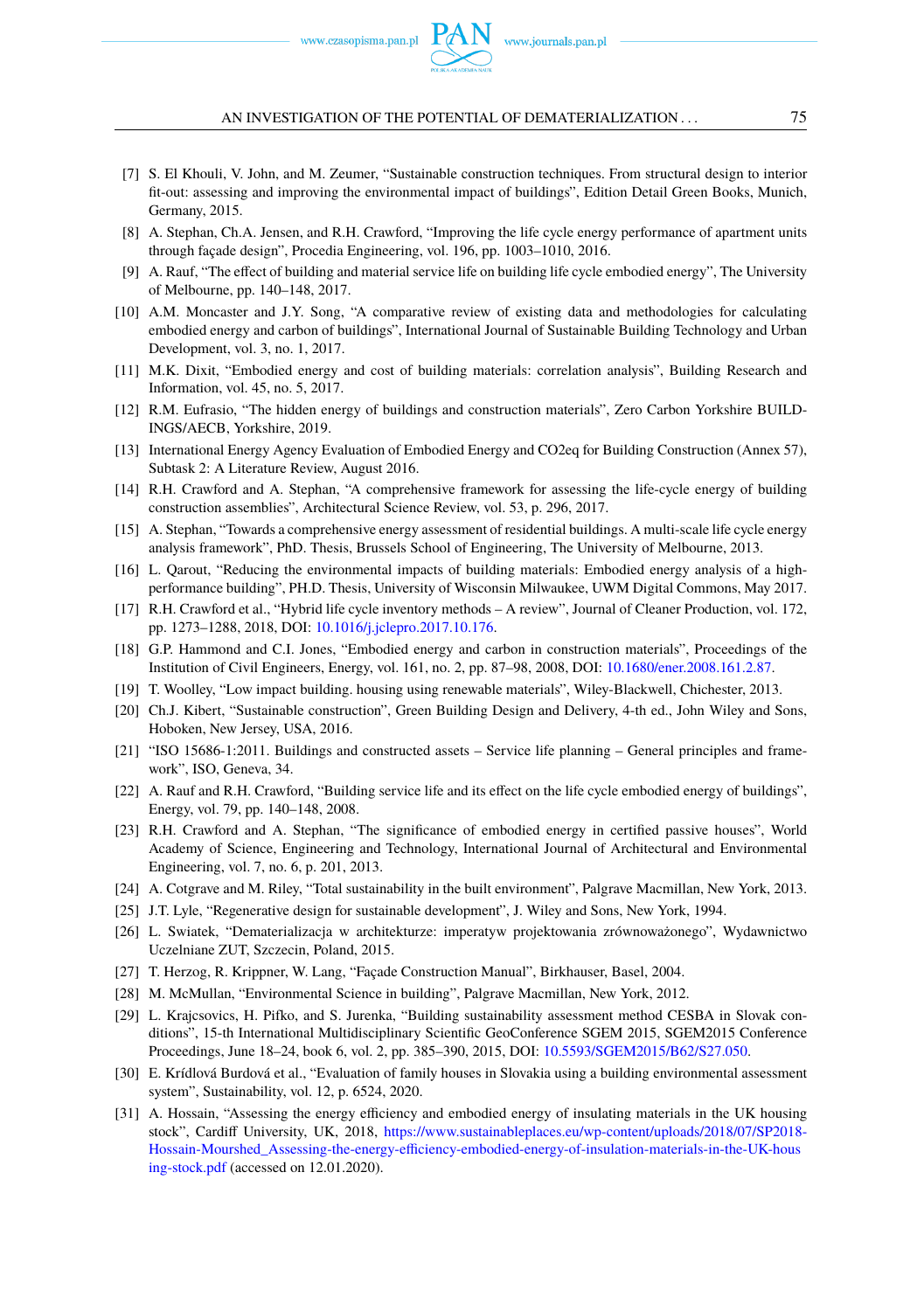

- <span id="page-17-1"></span>[32] A. Stephan, R.H. Crawford, and K. de Myttenaere, "A comprehensive assessment of the life cycle energy demand of passive houses", Applied Energy, vol. 112, pp. 23–34, 2020.
- <span id="page-17-2"></span>[33] E. Schild et al., "Bauschadensverhutung im wohnungsbau schwachstellen", Bauverlag GmbH, Wiesbaden, Berlin, pp. 1980–1992, 1978.
- <span id="page-17-3"></span>[34] "BS EN 15978:2011 Sustainability of construction works. Assessment of environmental performance of buildings. Calculation method", European Committee for Standardization (CEN), Brussels, 2011.
- <span id="page-17-4"></span>[35] T.J.M. van der Voordt, in Niezabitowska E.D., "Research Methods and Techniques in Architecture", Routledge, New York, 2018.
- <span id="page-17-5"></span>[36] E.D. Niezabitowska, "Research methods and techniques in architecture", Routledge, New York, 2018.
- <span id="page-17-6"></span>[37] R. Foque, "Building knowledge in architecture", UPA University Press, Antwerp, 2010.
- <span id="page-17-7"></span>[38] H.J. Holtzhausen, "Embodied energy and its impact on architectural decisions", [https://www.uj.ac.za/faculties/](https://www.uj.ac.za/faculties/fada/department{%}20of-architecture/Documents/Conference{%}20Paper.doc) [fada/department%20of-architecture/Documents/Conference%20Paper.doc](https://www.uj.ac.za/faculties/fada/department{%}20of-architecture/Documents/Conference{%}20Paper.doc) (accessed on 6.04.2020).
- <span id="page-17-8"></span>[39] J. Cremers, "Environmental impact of membrane and foil materials and structures – status quo and future outlook", Technical Transactions. Architecture, vol. 7-A, 2014.
- <span id="page-17-9"></span>[40] L.A. Robinson, "Structural opportunities of ETFE (Ethylene Tetra Fluoro Ethylene)", MIT, 2005.
- <span id="page-17-10"></span>[41] C. Monticelli, et al., "Environmental load of ETFE cushions and future ways for their self-sufficient performances", in: Evolution and Trends in Design, Analysis and Construction of Shell and Spatial Structures, A. Domingo, C. Lazaro, Proceedings of the International Association for Shell and Spatial Structures. Symposium, Univer sidad Politecnica de Valencia, Spain, pp. 754–766, 2020.
- <span id="page-17-11"></span>[42] N. Lushnikova, "Approaches to teaching building materials and technologies for energy-efficient sustainable construction", Budownictwo i Architektura vol. 15, no. 3, 2016, DOI: [10.24358/Bud-Arch\\_16\\_153\\_04.](https://doi.org/10.24358/Bud-Arch_16_153_04)
- <span id="page-17-12"></span>[43] I. McCaig, "Conservation Basics", Ashgate Publishing Ltd., English Heritage, London, 2013.
- <span id="page-17-13"></span>[44] F. Paolini, T. Ferrante, and T. Villani, "Maintenance Systems and Costs for Wooden Façades", [https://www.researchgate.net/publication/327690084\\_MAINTENANCE\\_SYSTEMS\\_AND\\_COSTS\\_FOR\\_](https://www.researchgate.net/publication/327690084_MAINTENANCE_SYSTEMS_AND_COSTS_FOR_WOODEN_FACADES) [WOODEN\\_FACADES](https://www.researchgate.net/publication/327690084_MAINTENANCE_SYSTEMS_AND_COSTS_FOR_WOODEN_FACADES) (accessed on 6.04.2020).

### <span id="page-17-0"></span>**Badanie potencjału dematerializacji w celu redukcji energii wbudowanej w cyklu życiowym budynków**

**Słowa kluczowe:** trwałość budynków, technologie budowlane, technologie zrównoważone

#### **Streszczenie:**

Jednym z podstawowych wymogów paradygmatu architektury zrównoważonej jest stosowanie materiałów i technologii budowlanych charakteryzujących się niską ilością energii wbudowanej. W artykule przedstawiono problem racjonalnego projektowania uwzgledniającego niską energochłonność części budynków i ich detali na konkretnych przykładach badanych realizacji obiektów budowlanych. Aby podnieść stosowne kompetencje profesjonalistów i innych uczestników procesu budowlanego artykuł proponuje pewne metody podejścia do tych zagadnień oparte na analizie problemu w zakresie trzech kierunków postępowania w celu oceny poprawności rozwiązań w omawianym zakresie. Zmniejszenie ilości stosowanych materiałów, czyli tak zwana dematerializacja, stosowanie w budownictwie nisko energochłonnych materiałów, redukcja ilości zabiegów konserwacyjnych, mniejsza częstotliwość wymiany elementów i materiałów budowlanych w czasie eksploatacji budynków oraz ich wyższa trwałość – to działania, które prowadza do uzyskania oczekiwanych wyników pod tym wzgledem. W artykule przedstawiono niektóre przykłady odpowiadające takiemu podejściu do projektowania współczesnych obiektów wykorzystujące najnowsze technologie budowlane zgodne z wymogami budownictwa zrównoważonego. Wskazano także kilka niewłaściwych sposobów rozwiązań technologicznych przynoszących efekty przeciwne paradygmatowi dematerializacji.